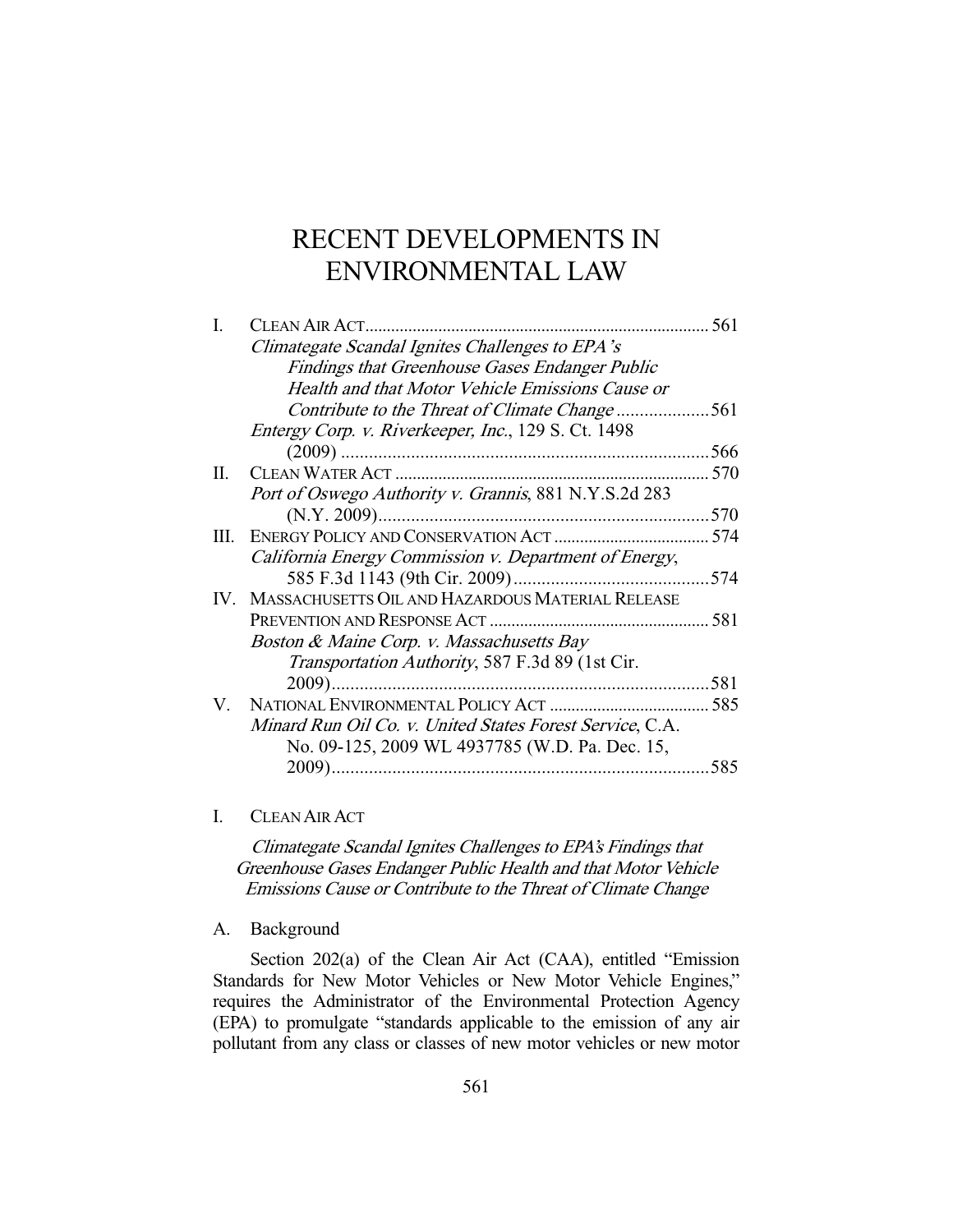vehicle engines, which in [her] judgment cause, or contribute to, air pollution which may reasonably be anticipated to endanger public health or welfare." Clean Air Act § 202(a)(1), 42 U.S.C. § 7521(a)(1) (2006). Under section 202(a), the Administrator must satisfy a two-step test before regulating greenhouse gases (GHGs). *Id.* First, she must decide whether the air pollution under consideration "may reasonably be anticipated to endanger public health or welfare," and second, she must decide whether emissions of a particular air pollutant will "cause or contribute to [that] air pollution." EPA Endangerment and Cause or Contribute Findings for Greenhouse Gases Under Section 202(a) of the Clean Air Act, 74 Fed. Reg. 18,886, 18,888 (proposed Apr. 24, 2009) (to be codified at 40 C.F.R. ch.1) (citing Massachusetts v. EPA, 549 U.S. 497, 533 (2007)). If the Administrator answers both questions in the affirmative, she is required to issue standards pursuant to section 202(a). Id. Significantly, the CAA broadly defines "air pollutant" to include "any air pollution agent ... including any physical, chemical ... substance . . . emitted into . . . the ambient air."  $42$  U.S.C.  $\S$  7602(g).

In 1999, a group of nineteen private organizations<sup>1</sup> filed a rulemaking petition requesting that EPA regulate GHG emissions under CAA section 202(a). Massachusetts, 549 U.S. at 510. The petitioners based their argument on a 1995 report by the Intergovernmental Panel on Climate Change (IPCC), which explained that "carbon dioxide remain[ed] the most important contributor to [man-made] forcing of climate change" and warned of the serious threats climate change posed to human health and the environment. *Id.* (internal quotation marks omitted). Subsequently, EPA requested public comment on the issues raised by the rulemaking petition, particularly those related to "any scientific, technical, legal, economic or other aspect of these issues that may be relevant to EPA's consideration of this petition." *Id.* at 511 (citing 66 Fed. Reg. 7486, 7487 (2001)). Before the close of the public comment period, the White House sought assistance from the National Research Council (NRC). Id. In 2001, the NRC produced a report that relied heavily on the IPCC's 1995 report and reaffirmed the IPCC's conclusion that "[g]reenhouse gases [were] accumulating in Earth's

-

 <sup>1.</sup> Alliance for Sustainable Communities; Applied Power Technologies, Inc.; Bio Fuels America; The California Solar Energy Industries Assn.; Clements Environmental Corp.; Environmental Advocates; Environmental and Energy Study Institute; Friends of the Earth; Full Circle Energy Project, Inc.; The Green Party of Rhode Island; Greenpeace USA; International Center for Technology Assessment; Network for Environmental and Economic Responsibility of the United Church of Christ; New Jersey Environmental Watch; New Mexico Solar Energy Assn.; Oregon Environmental Council; Public Citizen; Solar Energy Industries Assn.; The SUN DAY Campaign. See Massachusetts v. EPA, 549 U.S. 497, n. 15 (2007).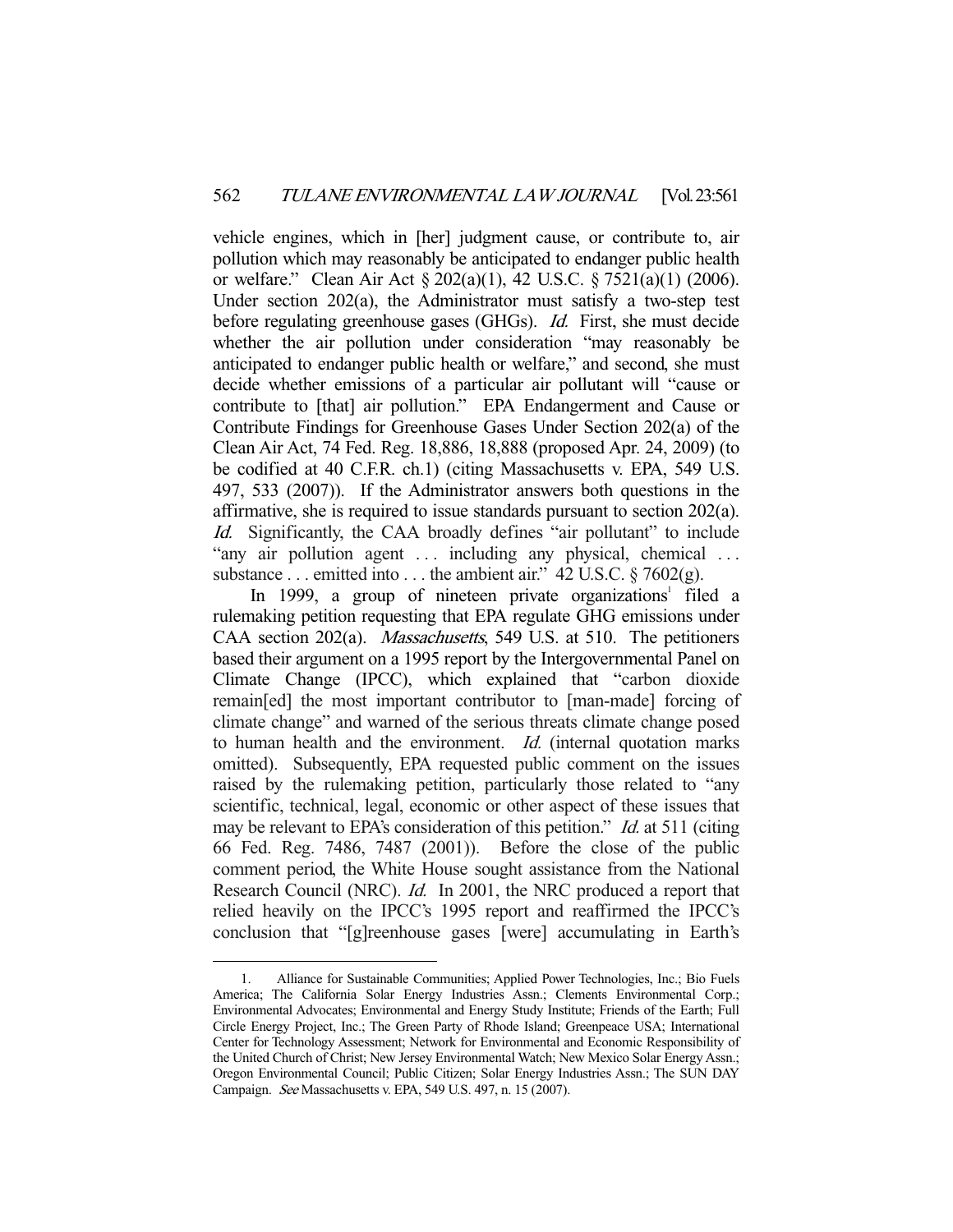atmosphere as a result of human activities, causing surface air temperatures and subsurface ocean temperatures to rise." Id. (quoting COMM. ON THE SCI. OF CLIMATE CHANGE, DIV. ON EARTH & LIFE STUDIES, NAT'L RESEARCH COUNCIL, CLIMATE CHANGE SCIENCE: AN ANALYSIS OF SOME KEY QUESTIONS 1 (2001) [hereinafter NRC REPORT]).

 On September 8, 2003, EPA entered an order denying the rulemaking petition. Id.; Proposed Consent Decree, Clean Air Act Citizen Suit, 68 Fed. Reg. 52,922 (Sept. 8, 2003). Further, EPA announced its view that GHGs were not air pollutants subject to regulation under the CAA and that any regulation of fuel economy standards should occur under the Department of Transportation's authority. Massachusetts, 549 U.S. at 513 (citing 68 Fed. Reg. 52,922, 52,928-29). EPA argued, inter alia, that regulating GHGs would be unwise given the NRC Report's admission that a causal link between GHG emissions and global temperatures "[could not] be unequivocally established." *Id.* (quoting NRC REPORT, *supra*, at 17).

 Following EPA's firm denial of the rulemaking petition, several state and local governments joined petitioners' appeal to the United States Court of Appeals for the District of Columbia Circuit. Id. at 514. Although the appellate court ultimately affirmed EPA's decision, the judges were sharply divided and each member of the three-judge panel wrote a separate opinion. *Id.* The United States Supreme Court granted certiorari to reconsider questions of standing as well as substantive interpretations of the CAA. See generally id. In Massachusetts, the Supreme Court reversed and remanded, holding on the merits that EPA had statutory authority to regulate GHGs from new motor vehicles under the CAA because such gases fell within the Act's broad definition of "air pollutant," and that EPA's actions were arbitrary and capricious because the agency offered no reasoned explanation for its refusal to decide whether GHGs caused or contributed to climate change. *Id.* at 528-34.

 On April 24, 2009, EPA Administrator Lisa P. Jackson responded to the Supreme Court's decision in Massachusetts by issuing a proposed rulemaking concerning the effect of GHGs on global climate change. The proposed rulemaking admitted that "atmospheric concentrations of greenhouse gases endanger public health and welfare within the meaning of Section 202(a) of the Clean Air Act" and found that "the emissions of [carbon dioxide, methane, nitrous oxide, and hydrofluorocarbons] from new motor vehicles and new motor vehicle engines are contributing to air pollution which is endangering public health and welfare under section 202(a) of the Clean Air Act." EPA Endangerment and Cause or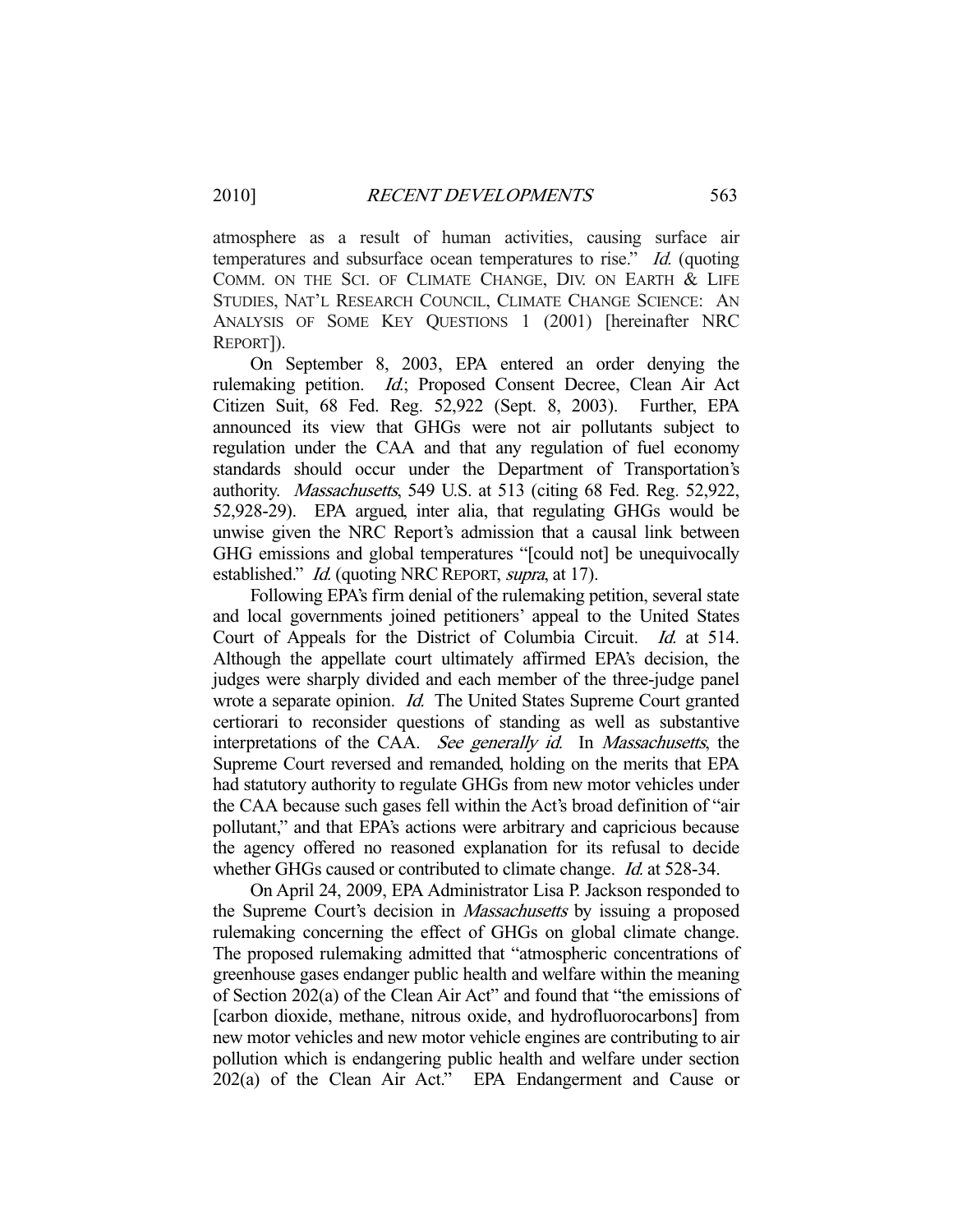Contribute Findings for Greenhouse Gases Under Section 202(a) of the Clean Air Act, 74 Fed. Reg. 18,886 (proposed Apr. 24, 2009) (to be codified at 40 C.F.R. ch.1) (citing *Massachusetts*, 549 U.S. at 533). EPA relied heavily on scientific findings contained in a 2007 report by the IPCC in making its endangerment and cause or contribute to findings. See id.

The Supreme Court's decision in *Massachusetts* and EPA's subsequent proposal seemed powerful indications that climate change legislation would soon become a reality under President Obama's Administration.

# B. Climategate Scandal and Recent Challenges to EPA's Proposed Rulemaking

 In late November of 2009, thousands of private e-mails between prominent climatologists were hacked from the Climate Research Unit (CRU) at the University of East Anglia in Great Britain. Andrew C. Revkin, Hacked E-mail Data Prompts Calls for Changes in Climate Research, N.Y. TIMES, Nov. 28, 2009, at A8. Information contained in the e-mails quickly led to several criticisms. First, that scientists involved in the e-mails concealed raw data to prevent examination by other scientists; second, that the climatologists misrepresented their conclusions regarding global climate change to make them appear more definitive than they actually were; and third, that the climate scientists actually tried to prevent the publication of papers by climate change skeptics. *Id.* Such evidence of conspiracy among the world's most prominent climatologists generated intense public scrutiny, and the scandal was quickly dubbed "Climategate"—a reference to the Watergate scandal that led to President Richard Nixon's resignation in 1974. See id. Although scientists maintain that the science behind climate change is still sound and supported by independent studies at the National Aeronautics and Space Administration and the National Oceanic and Atmospheric Administration, the Climategate controversy severely undermined public confidence in many of the basic assumptions regarding climate change just as the international community was engaging in negotiations in Copenhagen to rework the Kyoto Protocol. See id.

 Perhaps most significant was the involvement of several IPCC scientists in the Climategate e-mail scandal. This spurred a number of challenges to EPA's 2009 proposed rulemaking due to its heavy reliance on IPCC reports. Before the February 16, 2010, deadline passed, industry groups, conservative think tanks, legislators, and three states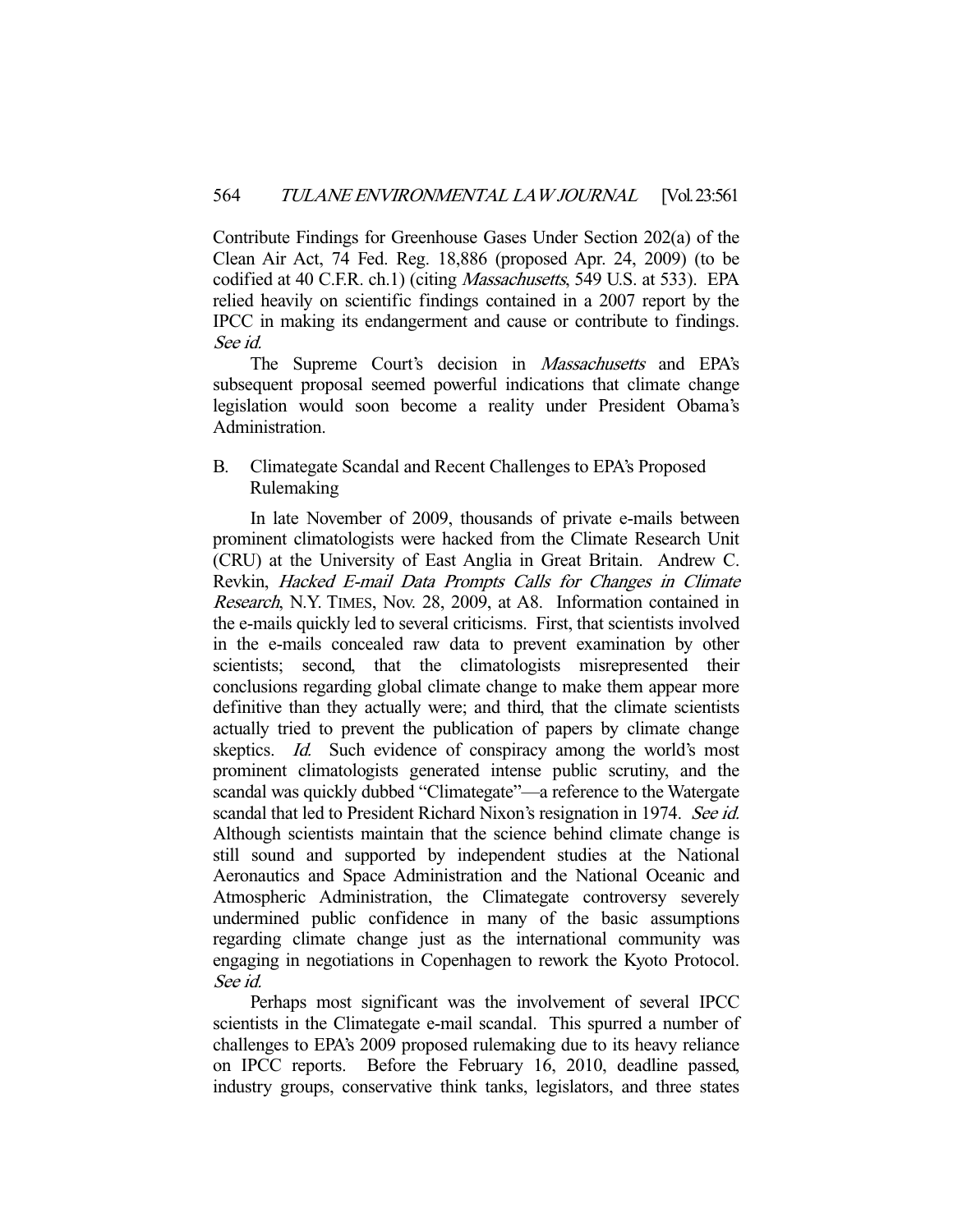filed more than twenty-six lawsuits opposing EPA's finding of endangerment under CAA section 202(a). Robin Bravender, <sup>16</sup> 'Endangerment' Lawsuits Filed Against EPA Before Deadline, N.Y. TIMES, Feb. 17, 2010, available at http://www.nytimes.com/gwire/ 2010/02/17/17greenwire-16-endangerment-lawsuits-filed-against-epa-

bef-74640.html. Petitioners include the states of Texas, Alabama, and Virginia, as well as the Ohio Coal Association, the Utility Air Regulatory Group, the Portland Cement Association, the Competitive Enterprise Institute, the American Iron and Steel Institute, Gerdau Ameristeel Corporation, the American Farm Bureau Federation, the National Mining Association, Peabody Energy Company, the United States Chamber of Commerce, thirteen House lawmakers, the Southeastern Legal Foundation, the Coalition for Responsible Regulation, and a coalition comprised of the National Association of Manufacturers, the National Association of Home Builders, the National Oilseed Processors Association, the National Petrochemical and Refiners Association, and the Western States Petroleum Association. Id. The petitions, which will likely be consolidated, essentially request that the District of Columbia Circuit review EPA's determination that GHG emissions endanger human health and welfare. Id.

 On the other hand, a coalition of sixteen states, including Arizona, California, Connecticut, Delaware, Illinois, Iowa, Maine, Maryland, Massachusetts, New Hampshire, New Mexico, New York, Oregon, Rhode Island, Vermont, and Washington, along with New York City, seeks to intervene on behalf of EPA, claiming they have standing to intervene due to their direct and substantial interest in the outcome of the litigation. Robin Bravender, States Seek To Intervene in Challenge to EPA's Endangerment Finding, GREENWIRE, Jan. 25, 2010, http://www. eenews.net/public/Greenwire/2010/01/25/6. Notably, most of these states were also petitioners in *Massachusetts*, when the Supreme Court originally decided that the CAA provided for EPA's regulation of GHG emissions produced by new motor vehicles. Id. Other motions to intervene on EPA's behalf were filed by environmental groups such as the Natural Resources Defense Council, the Environmental Defense Fund, the Sierra Club, the National Wildlife Federation, and the Conservation Law Foundation. *Id.* 

 Although it is impossible to predict how the appellate court will rule, supporters of climate change legislation remain positive. Joe Mendelson, global warming policy director for the National Wildlife Federation, described petitioners' challenge as "a last-ditch effort by polluters who want to deny that we have a problem." *Id.* Similarly, Steve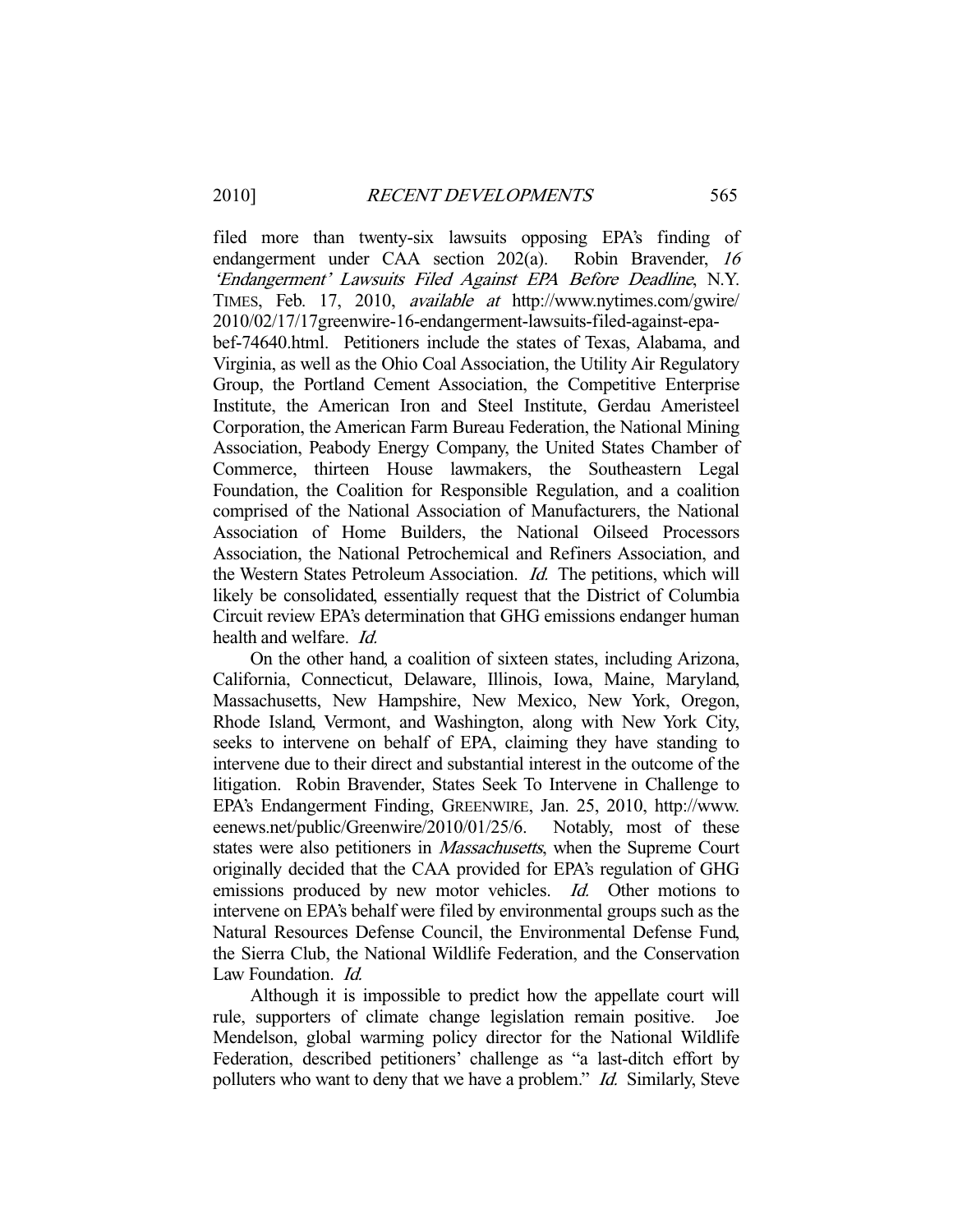Seidel, vice president of policy analysis at the Pew Center on Global Climate Change, expressed his optimism that EPA's conclusions, which were grounded in over thirty scientific studies and not just the 2007 IPCC report, will stand up against legal challenges. Jeffrey Tomich, Peabody Energy: EPA's Global Warming Finding Flawed, St. Louis POST-DISPATCH, Feb. 17, 2010, available at http://www.stltoday.com/ stltoday/business/stories.nsf/0/0A564F83D7F71FC9862576CD000DE7 A1?OpenDocument. In Seidel's opinion, "It is very unlikely that the overwhelming body of evidence that the EPA put forward is going to be rejected." Id. Given the potentially devastating effects of a contrary ruling, advocates of climate change legislation should hope that Seidel is correct and that the negative press surrounding the Climategate scandal will not defeat the passage of legislation regulating GHG emissions from mobile sources under section 202(a) of the CAA.

## Lara E. Benbenisty

## Entergy Corp. v. Riverkeeper, Inc., 129 S. Ct. 1498 (2009)

In *Entergy Corp. v. Riverkeeper, Inc.*, the United States Supreme Court held that the United States Environmental Protection Agency (EPA) permissibly relied on a cost-benefit analysis formula when setting the national performance standards for cooling water intake structures. Entergy Corp. v. Riverkeeper, Inc., 129 S. Ct. 1498, 1510 (2009). The cost-benefit analysis weighed the cost of adapting existing cooling water intake structures so that they reduce the intake and mortality rates for aquatic life versus the projected benefit of the proposed required adaptations. Id. at 1504. Cooling water intake structures extract water from natural sources of water to cool power generating facilities. Id. The EPA provided for site-specific variances in the regulations when a proposed adaptation was to cost significantly more than the proposed environmental benefit. Id. The regulations were promulgated under section 1326(b) of the Clean Air Act, which requires that "cooling water intake structures reflect the best technology available for minimizing adverse environmental impact." 33 U.S.C. § 1326(b) (2006). Riverkeeper and other environmental groups challenged the EPA's "Phase II" regulations, which require that the agency use a cost-benefit analysis to determine the appropriate cooling technology requirements for existing electricity producing facilities. The groups challenged the EPA's interpretation that the cost-benefit analysis would lead to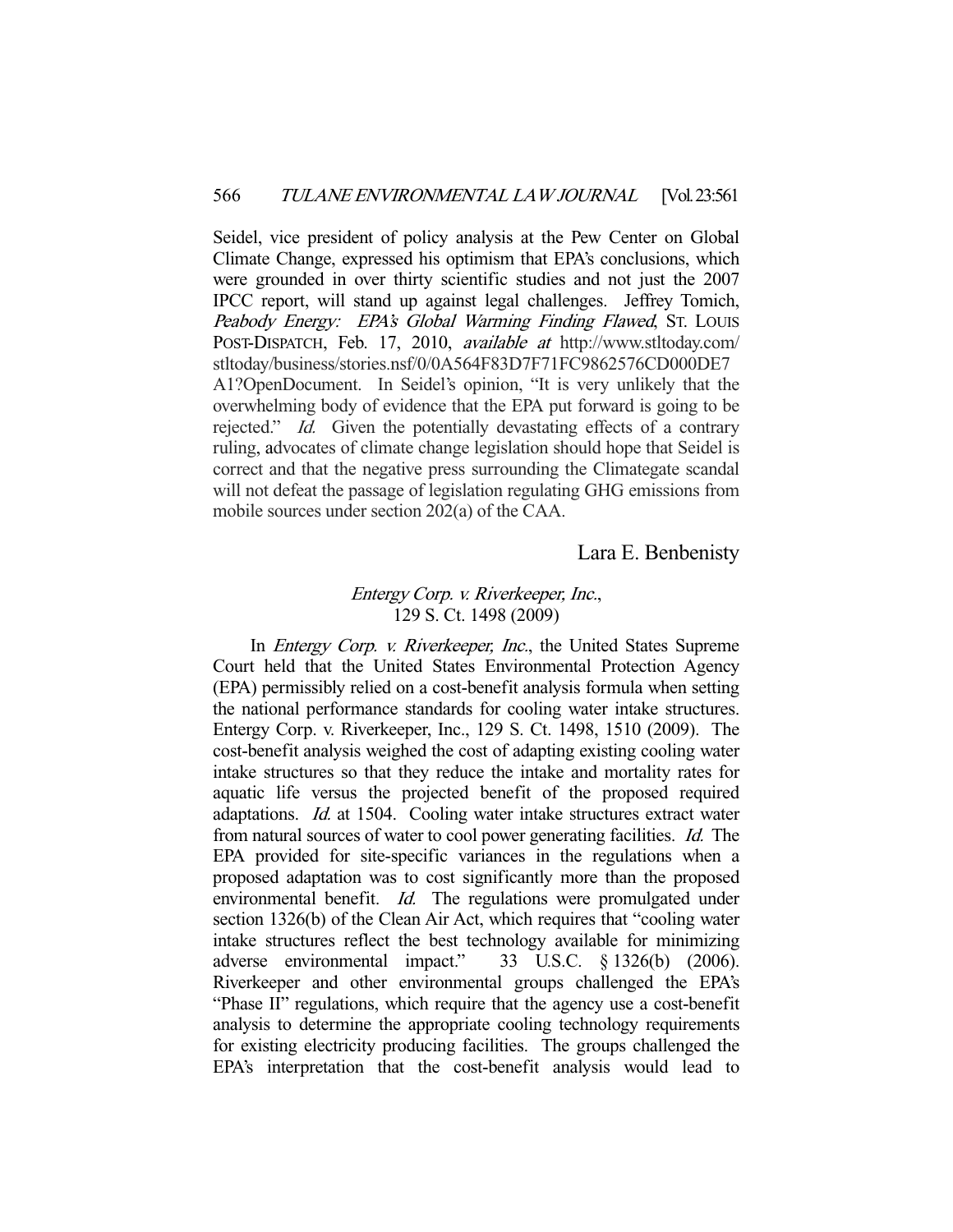acceptable requirements under the "best technology" standard. Riverkeeper, 129 S. Ct. at 1505. The issue was whether a cost-benefit analysis would yield the "best technology" to reduce intake and mortality rates and whether the variance provision was acceptable under that standard. Id.

 The EPA is charged with regulation of power producing facilities with cooling water intake structures under the Clean Water Act. 33 U.S.C. § 1326(b). The Clean Water Act regulation states that "any standard established pursuant to section 1311 . . . or section 1316 . . . and applicable to a point source shall require that the location, design, construction, and capacity of cooling water intake structures reflect the best technology available for minimizing adverse environmental impact." Id. Sections 1311 and 1316 employ "best technology" standards to regulate discharge into US waters. Id. §§ 1311-1316. After making "best technology available" decisions regarding cooling water intake structures on a case-by-case basis for over thirty years, the EPA established section 1326(b) in order to establish a more consistent standard. Riverkeeper, 129 S. Ct. at 1503.

 The EPA utilized a phased approach in establishing standards for cooling water intake structures. Id. "Phase I" regulations applied to the construction of new cooling intake structures and required that those structures utilize closed-cycle cooling systems. Id. The regulation at issue is the application of "Phase II" standards. These Phase II standards apply the EPA "national performance standards" to certain large existing facilities. Id. The goal of the Phase II standards is a substantial reduction in "impingement mortality" of aquatic organisms, and for a subset of facilities, a reduction of entrainment of such organisms. 40 C.F.R § 125.94(b)(1) (2004). In promulgating the Phase II standards, the EPA declined to mandate the same closed-cycle cooling systems or equivalent technology that Phase I requires. Riverkeeper, 129 S. Ct. at 1504.

 The EPA did not mandate that Phase II facilities retrofit to include closed-cycle cooling systems because the estimated cost of retrofitting such facilities would have been nine times the estimated cost of compliance with the standards set for Phase II facilities. Id. Further, the EPA determined that other technologies could approach the performance of closed-cycle systems at less cost. Id. The Phase II rules also permit a site-specific variance from national performance standards. Id. at 1505. The variance permits require the permit-issuing authority to impose measures that produce results "as close as practicable to the applicable performance standards." 40 C.F.R § 125.94(a)(5)(i),(ii) (2004). Riverkeeper and other environmental groups challenged the variance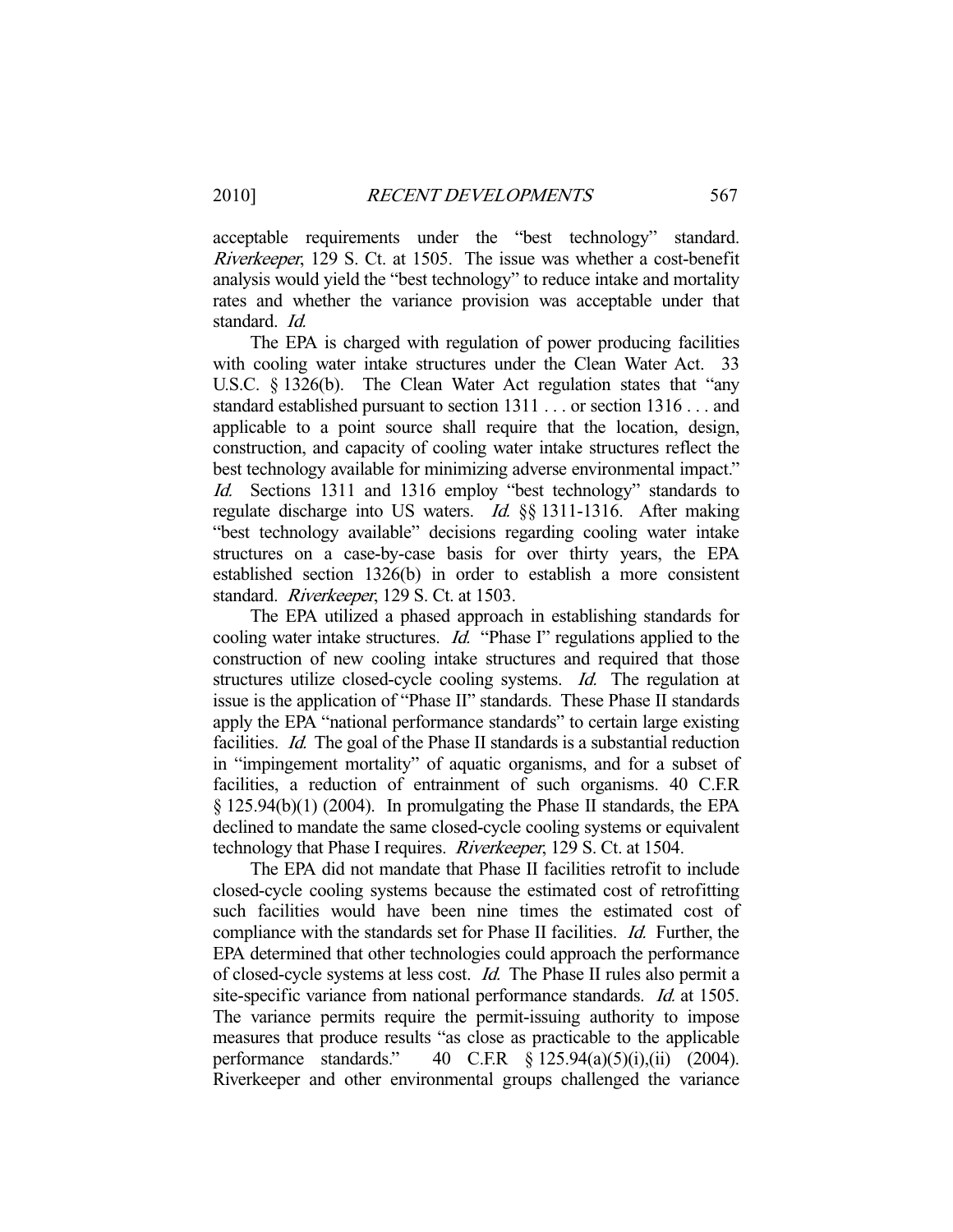provision. *Riverkeeper*, 129 S. Ct. at 1505. The United States Court of Appeals for the Second Circuit found that the use of cost-benefit analysis was impermissible, and the site-specific cost-benefit variances unlawful. Id. (citing Riverkeeper, Inc. v. U.S. Envtl. Prot. Agency, 475 F.3d 83, 114 (2d Cir. 2007)).

 The Supreme Court granted certiorari and held that the EPA permissibly relied on cost-benefit analysis in setting the "national performance standards" and in providing for cost-benefit variances as a part of the Phase II regulations. First, the Court considered the EPA's interpretation of the "best technology" requirement. Id. at 1506. The Court concluded that the EPA's interpretation was reasonable, concluding that section 1326(b)'s "best technology available for minimizing adverse environmental impact" standard would permit a cost-benefit analysis of the cost of implementation versus the environmental benefits produced. Id.

 The Court cited Chevron U.S.A. Inc. v. Natural Resources Defense Council, Inc., to illustrate that considering the relationship between costs and the environmental benefits is deemed a reasonable interpretation of the statute. Id. (citing Chevron U.S.A. Inc. v. Natural Res. Def. Council, Inc., 467 U.S. 837, 843-44 (1984)). The Court noted that the EPA's interpretation is not required to be the only possible interpretation nor does it have to be the *most* reasonable interpretation; being reasonable is sufficient to satisfy the requirement. *Id.* The Second Circuit interpreted "best technology" as meaning the technology that would provide the greatest reduction in environmental impact at a reasonable cost. Id. However, the Court held that "best technology" may also describe the technology that most efficiently produces a good, even if the quantity of the good produced is less than other potential technologies. *Id.* 

 The Court evaluated other Clean Water Act provisions and determined that, in previous Congressional mandates calling for the pollution reduction feasible, they used plain language to convey that intent. *Id.* at 1507. By using a less ambitious goal of "minimizing" adverse environmental impact" the Court determined that section 1326(b) was intended to give the EPA some discretion. Thus, the EPA was able to consider the circumstances when determining the extent of reduction warranted. Such considerations could plausibly involve evaluating the benefits derived from the required reductions and the costs associated with achieving the reductions. Id.

 The Court compared the text of section 1326(b) with the text and statutory factors applicable to parallel Clean Water Act provisions. *Id.* The Court concluded that the EPA was well within the boundaries of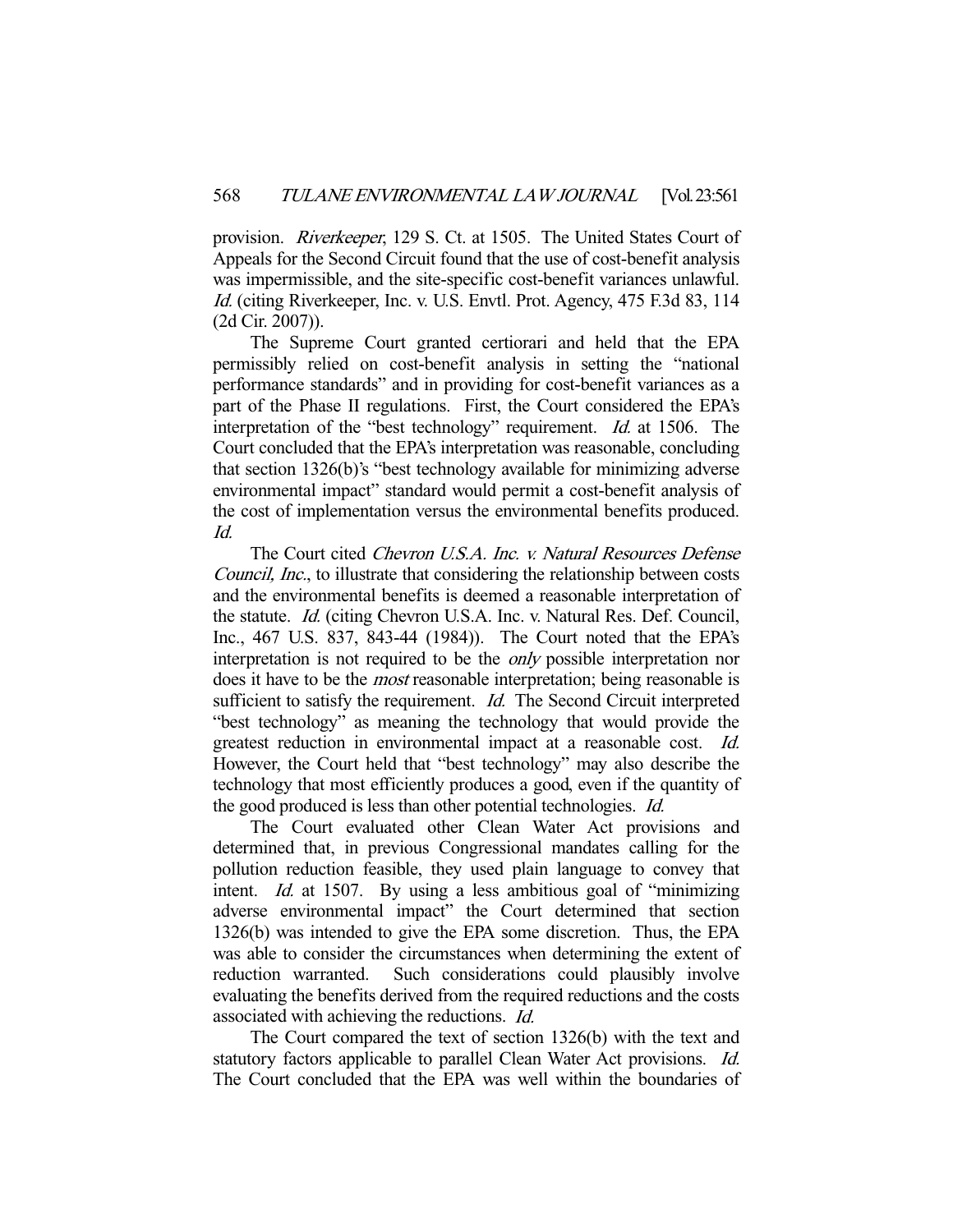reasonable interpretation in concluding that performing a cost-benefit analysis is not categorically forbidden. Id. at 1509. The EPA's Phase II rules sought to avoid extreme disparities in costs and benefits. Id. Variances from the "national performance standards" set in Phase II were limited to situations where costs are "significantly greater than the benefits" of compliance.  $40$  C.F.R.  $\S$  125.94(a)(5)(ii) (2004). In its definition of the "national performance standards," the EPA considered the application of technologies that had benefits approaching estimates for the Phase I mandated closed-cycle cooling systems. Riverkeeper, 129 S. Ct. at 1509. The EPA estimated that similar benefits could be achieved at a fraction of the cost of retrofitting existing facilities with closed-cycle cooling systems. Id.

 The EPA has applied a variation of cost-benefit analysis for over thirty years in its application of section 1326(b). This somewhat arbitrary application of a cost-benefit analysis on a case-by-case basis further illustrates that it has been considered common practice. This previous application of cost-benefit analysis illustrates that it is foreseeable to interpret the application as a reasonable and legitimate application and exercise of EPA discretion. Both Riverkeeper and the Second Circuit ultimately recognized that some comparison of costs and benefits is permissible under the regulations. *Id.* at 1510. The Second Circuit held that section 1326(b) mandates only technologies with costs that are reasonable for the industry. Id. Such reasonableness often depends on the benefits derived from the application of such technology. Id. The respondents also concede that the EPA should not require the industry to spend excessive amounts of money to save just one more fish. Id. This concession indicates that there is no clear statutory basis for limiting costs and benefits to "de minimis rather than significantly disproportionate" situations. *Id.* 

 Justice Stevens was joined by Justices Souter and Ginsburg in his dissent. Id. at 1517 (Stevens, J., dissenting). The dissenting justices agreed with the Second Circuit holding, stating that the EPA was neither expressly nor implicitly authorized to use cost-benefit analysis when setting regulatory standards. *Id.* at 1518. The justices maintained that a fair reading would indicate that such analysis is prohibited. Id. The dissenting justices emphasized that it is often easier to find financial benefits than it is to quantify environmental benefits. Id. They maintained that cost-benefit analysis often does not maximize environmental protection. *Id.* at 1519. Thus, the justices found that it is important to avoid reading a provision's silence as allowing for such an analysis. Id. at 1520. The justices also encouraged a comprehensive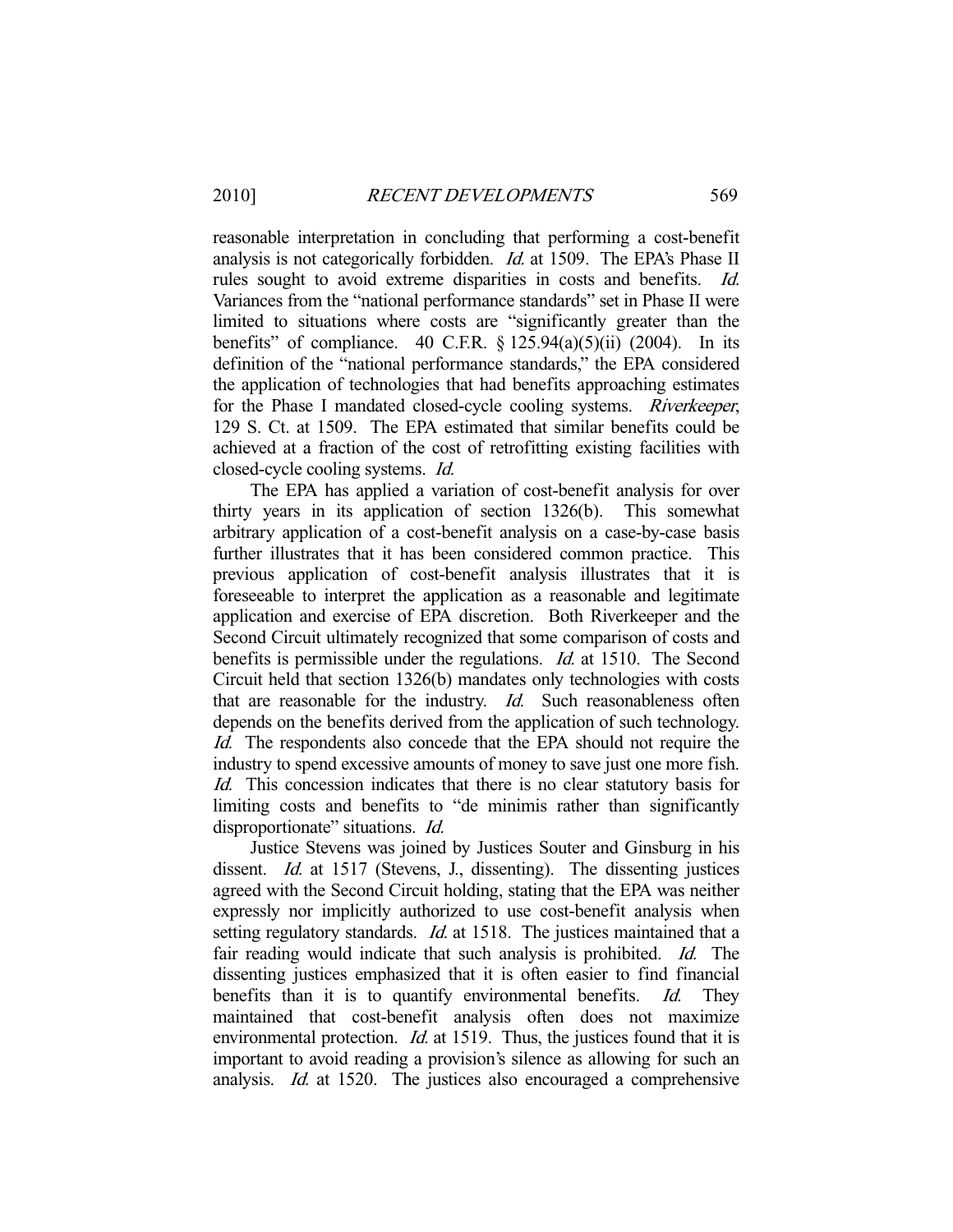analysis of the Clean Water Act's structure and legislative history to determine the congressional intent regarding cost-benefit analysis and when the EPA is authorized to use such an evaluation. *Id.* at 1522.

 While clearly controversial, it should be recognized that the EPA application of a cost-benefit analysis is more advanced than the arbitrary practices of the previous three decades. A cost-benefit analysis provides an imperfect standard that may, at times, underestimate the benefits to the environment of more costly measures. However, the cost-benefit analysis provides some decision-making structure for existing facilities, far beyond the previous decision-making standard. Given that each existing facility provides its own unique sets of costs and challenges, requiring one specific standard would be nearly impossible. The costbenefit analysis may be the most effective method to bring existing facilities into compliance along with the modern Phase I facilities.

# Benjamin J. Turpen

#### II. CLEAN WATER ACT

# Port of Oswego Authority v. Grannis, 881 N.Y.S.2d 283 (N.Y. 2009)

 The Port of Oswego Authority (Oswego) appealed a May 2009 decision by the New York Supreme Court, Albany County, which dismissed Oswego's application to review certain conditions of a water quality certification issued by the New York Department of Environmental Conservation (DEC) pursuant to the Clean Water Act, 33 U.S.C. §§ 1251-1387 (1972). See Port of Oswego Auth. v. Grannis, 881 N.Y.S. 2d 283 (N.Y. 2009). On February 4, 2010, the New York Supreme Court, Appellate Division, affirmed the lower court's decision, upholding DEC's water quality standards. Port of Oswego Auth. v. Grannis, No. 507661, 2010 WL 375502, at \*2 (N.Y. App. Div. Feb. 4, 2010).

 In 2008, as a result of litigation in federal court, the United States Environmental Protection Agency (EPA) issued a proposed Vessel General Permit for Discharges Incidental to the Normal Operation of Commercial Vessels and Large Recreational Vessels (VGP) to regulate the discharge of ballast water from certain vessels operating in the waters of the United States. See N.W. Envtl. Advocates v. U.S. Envtl. Prot. Agency, 537 F. 3d 1009 (9th Cir. 2008); U.S. Envtl. Prot. Agency, National Pollutant Discharge Elimination System: Vessel Discharges, http://cfpub.epa.gov/npdes/home.cfm?program-id=350 (last visited Apr. 6, 2010). Ballast water is "water that is taken on by cargo ships to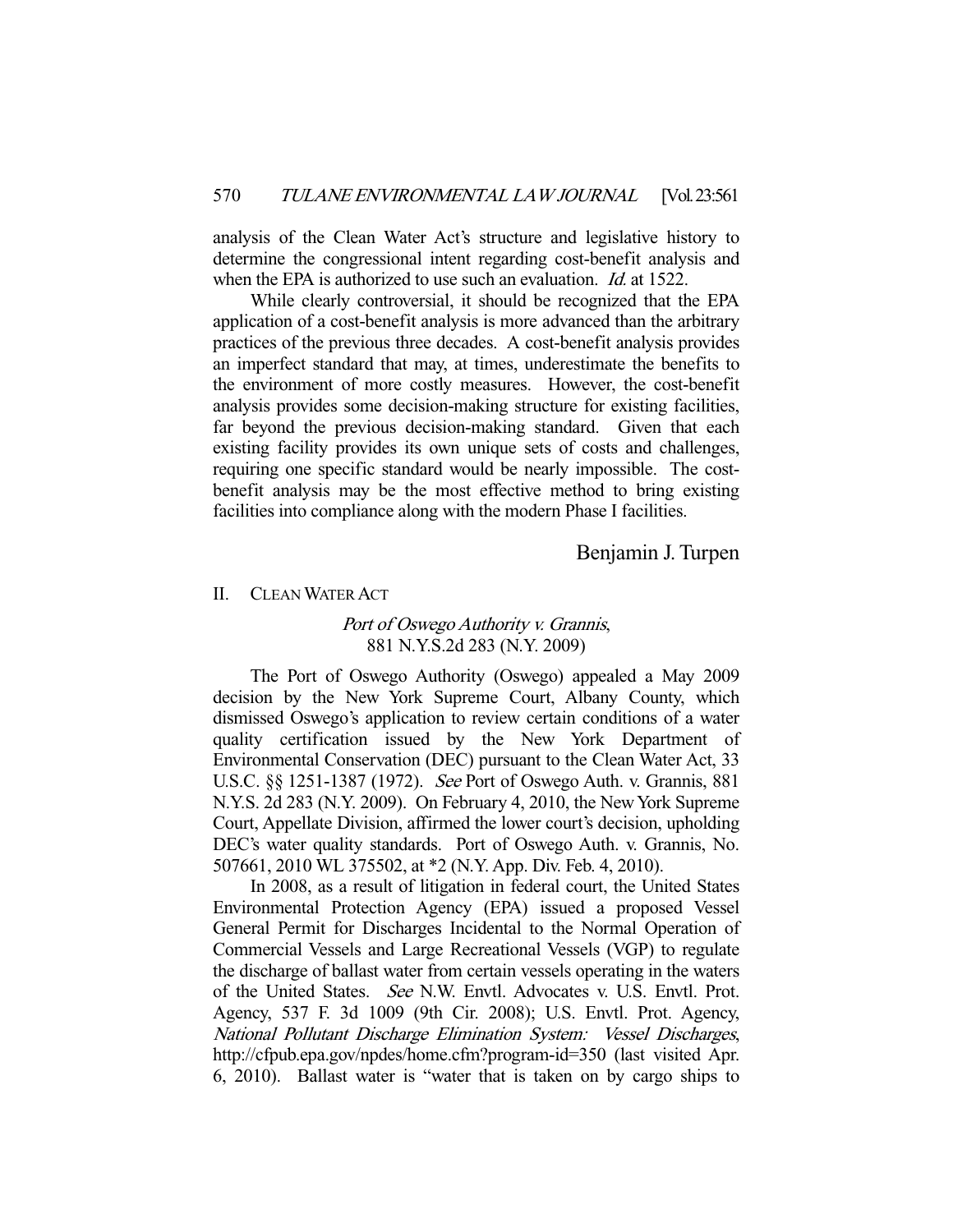compensate for changes in the ship's weight as cargo is loaded or unloaded, and as fuel and supplies are consumed."  $Id$  at 1012. Its use benefits vessels, helping them maintain stability, proper propeller, and bow immersion, and to compensate for off-center weights. When a ship takes in ballast water, however, organisms native to that water are also typically taken on board. When that water is discharged into another body of water, those organisms are released, sometimes to the detriment of the native species of that new ecosystem. Id. at 1012-13. The EPAissued VGP authorized discharge of pollutants incidental to normal operation of all commercial and large recreational vessels beginning on or about December 19, 2008. U.S. Envtl. Prot. Agency, Vessel General Permit for Discharges Incidental to the Normal Operation of Vessels, Authorization to Discharge Under the National Pollutant Discharge Elimination System (Feb. 5, 2009), available at http://www.epa.gov/ npdes/pubs/vessel\_vgp\_permit.pdf.

 On August 6, 2008, in order for the VGP to take effect in New York's waters, the DEC issued a certification of the VGP pursuant to Clean Water Act (CWA) § 401. See 33 U.S.C. § 1341 (2006). The certification includes five conditions for the operation of commercial and larger recreational vessels in New York waters, applicable even if the vessels do not discharge pollutants. Port of Oswego Auth. v. Grannis, 881 N.Y.S.2d. 283, 284 (N.Y. 2009). The first condition requires, in pertinent part, that all ships entering New York waters with ballast water on board must (1) travel fifty nautical miles from the coastal shore into the Atlantic Ocean, where the waters are at least two hundred meters deep, in order to exchange the water in their ballast tanks with ocean salt water; (2) maintain the ability to measure salinity levels in the ballast tanks; and (3) maintain salinate levels in each ballast tank of at least thirty parts per thousand. Id. at 285. The second condition requires that by 2012, all existing ships covered by the VGP and operating in New York waters must be retrofitted to install ballast water treatment systems meeting specifically established standards for organism and microbe content. Exclusions are provided for vessels operating within New York Harbor and Long Island Sound, for vessels that carry only permanently sealed ballast water tanks, and for the National Defense Reserve Fleet (as in condition one). The third condition requires that all vessels constructed after January 1, 2013 covered by the VGP and operating in New York waters must include a ballast water treatment system meeting specifically established standards for organism and microbe content (as in condition two). The same exclusions apply as in condition two.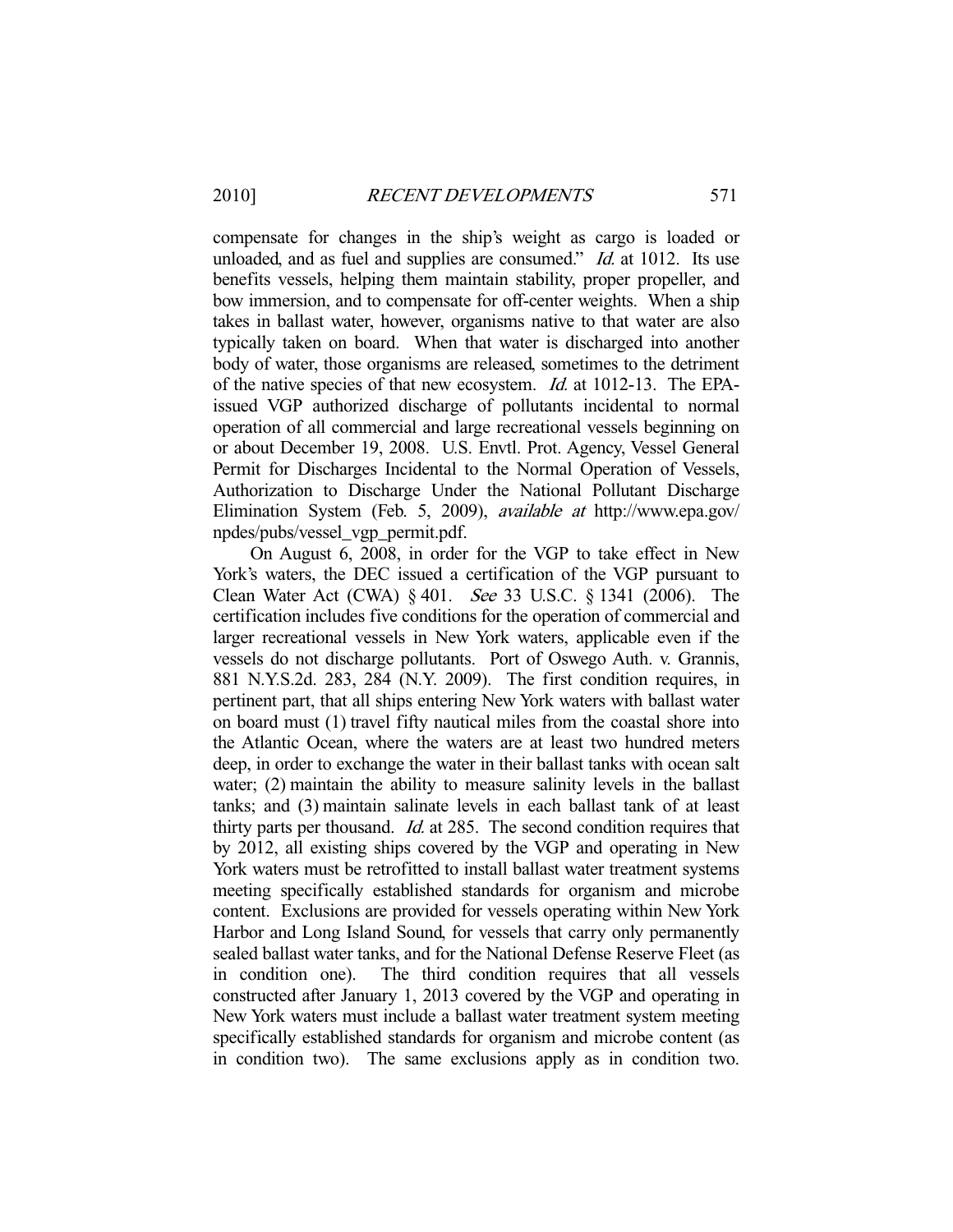Conditions four and five concern the discharge of gray water and bilge water, but were not subject to this case. *Id.* 

 Appellants—a coalition of public corporations, shipping companies, and other entities with interests in maritime trade through the waters and ports of New York—commenced an action for a declaratory judgment, challenging the certification on numerous grounds. Among other things, appellants argued that the first three conditions of the certification were unlawful because in adopting them, the DEC bypassed the State Administrative Procedure Act (SAPA); exceeded the DEC's existing legislative authority; violated the State Environmental Quality Review Act (SEQRA); will impermissibly burden interstate and foreign commerce in violation of the United States Constitution Articles I and II; and unlawfully promulgated requirements that were arbitrary, capricious, and a clear abuse of discretion. Oswego also asserted that the three conditions mentioned above would give rise to two events: They will either (1) force ocean-going cargo ships to avoid Upstate New York waters altogether and to divert to other ports not in New York State, or (2) force ships to unload their cargo in New York Harbor for further land transit, rather than going up the Hudson River to the Port of Albany. Id. at 286. Oswego argued that this deterrence would result in significant loss of business, and environmental and economic harm to New York municipalities and residents and the already economically fragile ports on the Great Lakes and St. Lawrence Seaway. Appellants also argued that the three conditions would impact intrastate and international watercourse traffic, resulting in significant environmental and economic impacts to other Great Lakes states and Canada. Finally, they argued that technologies did not presently exist that would allow compliance with the second and third conditions. *Id.* 

 The DEC argued that the first three conditions were properly based on water quality standards that consisted of "broad narrative criteria set forth in State law, in addition to more narrow, numerical criteria, as may be established by State regulations." *Id.* The DEC cited the narrative water quality criteria in N.Y. COMP. CODES R. & REGS. tit. 6, § 703.2 (2008), which establishes the water quality standard applicable to the various classifications of the State's waters. This also limits the amount of toxic and other deleterious substances to below that which will "impair the waters for their best usages." Port of Oswego Auth. v. Grannis, 881 N.Y.S.2d 283, 286 (N.Y. 2009) (quoting N.Y. COMP. CODES R. & REGS. Tit. 6, § 703.2 (2008)). The DEC also cited section 701, which designates the best uses for each classification of the State's waters. Section 701.3 also provides the narrative standards for fresh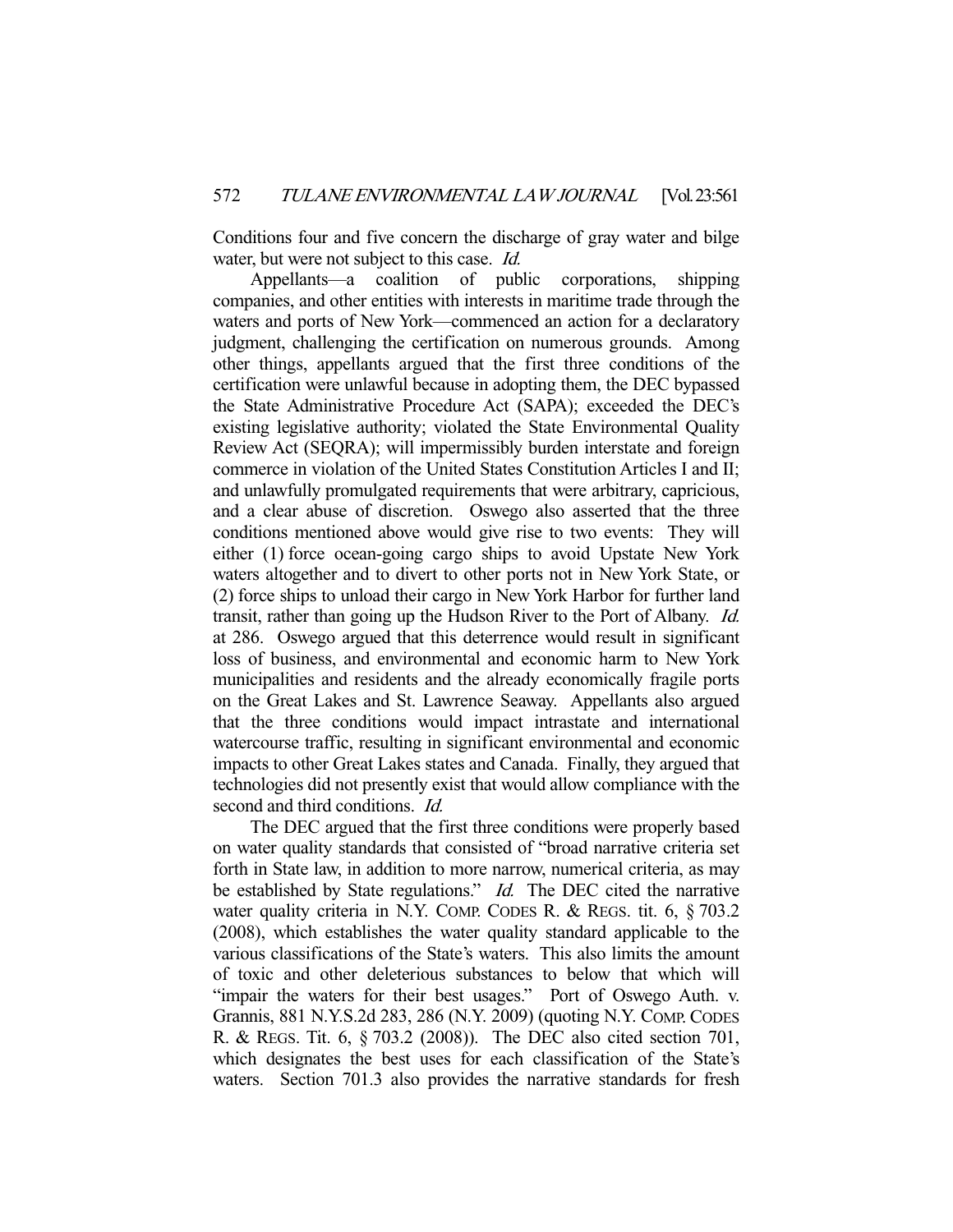surface waters and "special" fresh surface waters, and establishes that the there shall be no "deleterious substances" in those waters. Further, the DEC argued that these narrative criteria are broadly defined so as to be capable of including specific pollutants not foreseen when the regulations were enacted, such as those borne from vessel-transplanted ballast water. Because of these long-standing statutory and regulatory authorities, the DEC argued that it had the authority in existing law, without the requirement of new SAPA procedures, to adopt the conditions. It also asserted that it followed SEQRA procedures, resulting in the issuance of a negative declaration, as no significant adverse impact to the environment was anticipated by the adoption of the conditions. Id.

 Finally, the DEC argued that appellant's assertions—that the conditions do more harm to the environment than good and are harmful to the vessels' occupants—are conclusory and unsupported by scientific and other expert evidence. Additionally, ballast water treatment system technologies that would allow compliance with the second and third conditions, are presently in development and extensions in the conditions allow for any delays which may occur in the marketing of these technologies. Id.

 In its review of Oswego's claims, the trial court stressed that it "may not substitute its judgment for that of the agency responsible for making the determination, but must ascertain only whether the administrative determination is rational and supported by the record." *Id.* at 287. The court held that within the framework of the preexisting Water Pollution Control legislation, the CWA 401 Certification conditions were "rationally derived from the authority of the DEC to control ballast water pollution." *Id.* at 289. The court also held that the DEC satisfied the procedural requirements of SEQRA; that it took a "hard look" at the environmental and economic effects of the conditions; and that the Negative Declaration and findings of no adverse environmental and economic impacts from implementing the 401 Certification were rationally based. *Id.* at 289-90. This alluded to the importance of the new regulations:

It is undisputed that ballast water on ocean-going vessels subject to the 401 Certification is a source of significant potential and actual biological pollution for the State's water systems.... [T]he ballast discharge standards enunciated in the Conditions address the need to protect water quality and fish, shellfish and wildlife propagation in the State's waters which have been and continue to be at risk from harmful [aquatic invasive species] and microbe pollution by maintaining water quality and the best usages of the State's waters, avoiding continuing and new introduction of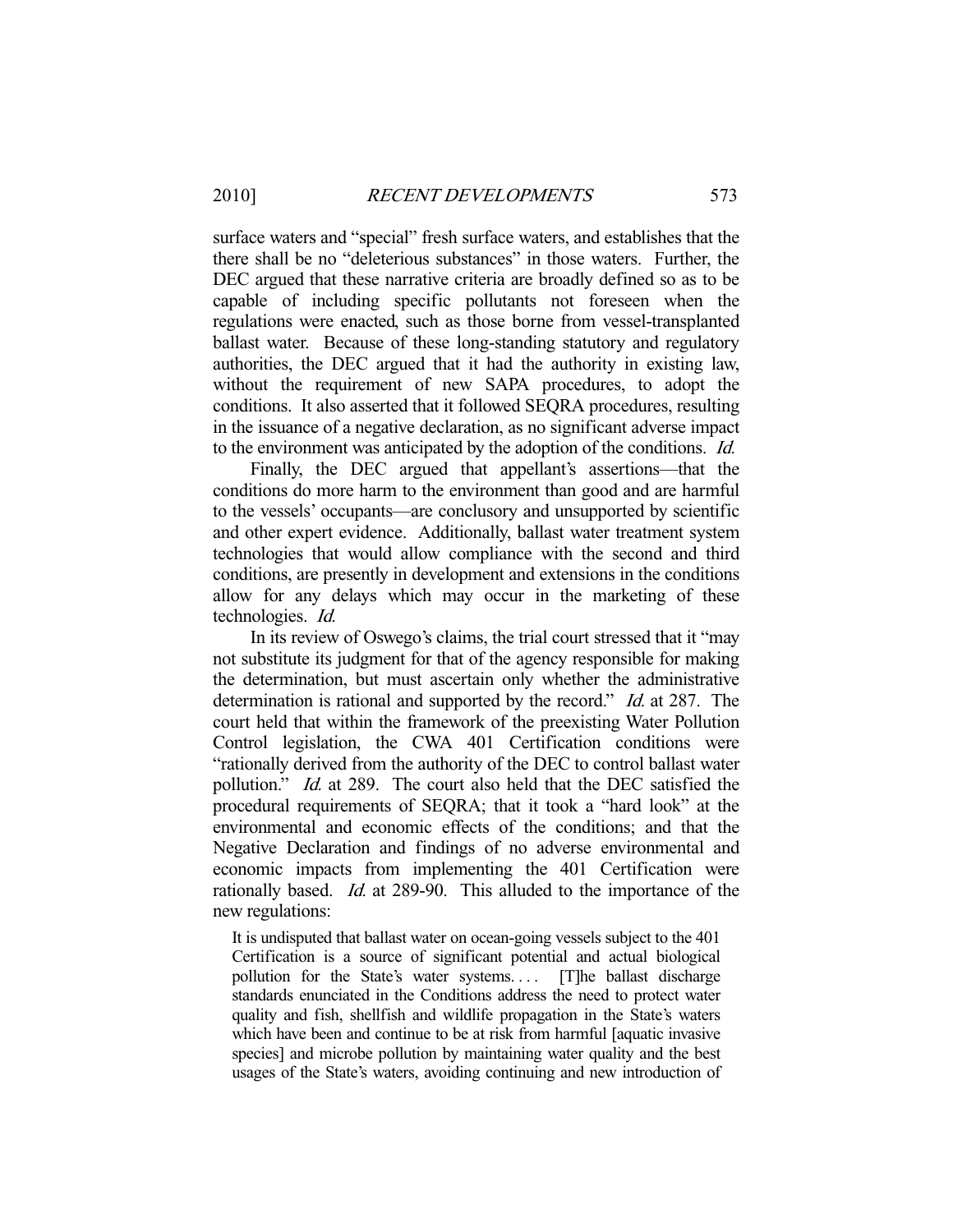harmful [aquatic invasive species] and microbes into the State's water systems and implementing the State's antidegradation policy.

#### Id. at 288-89.

 On appeal, the New York State Supreme Court, Appellate Division, affirmed the lower court's decision, expounding that the CWA permits a state to add conditions to its 401 Certification that assign additional limitations and restrictions to ensure that CWA permittees will comply with the federal law and applicable state laws. Port of Oswego Auth. v. Grannis, No. 507661, 2010 WL 375502, at \*1 (N.Y. App. Div. Feb. 4, 2010). The appellate court found that ample scientific evidence and expert opinion existed in the record to support the DEC's determination that the challenged conditions are vital to ensuring federal permittees' compliance with New York's existing water quality standards. These standards "aim to protect the state's waters from pollution and the conditions are reasonable restrictions intended to reduce the unintentional discharge of invasive aquatic species and other pathogens, thereby protecting the state's waters from the harm that such species and pathogens inflict." *Id.* 

 The dismissal of Oswego's challenges is a significant victory for environmentalists seeking to protect Great Lakes waters from invasive species. The New York Supreme Court's ruling grants states the authority to adopt ballast water rules that are more protective than federal standards, a holding that is consistent with the United States Court of Appeals for the Sixth Circuit's decision to uphold Michigan's ballast water rules against a similar shipping industry challenge. Press Release, Natural Res. Def. Council, NY Wins One for the Great Lakes (Feb. 4, 2010), http://www.nrdc.org/media/2010/100204.asp.

# Matthew B. Miller

#### III. ENERGY POLICY AND CONSERVATION ACT

# California Energy Commission v. Department of Energy, 585 F.3d 1143 (9th Cir. 2009)

#### A. Background

 In the factual background of the case, the court gave special attention to the water crisis currently facing California. Cal. Energy Comm'n v. Dep't of Energy, 585 F.3d 1143, 1146 (9th Cir. 2009). The court stated that while California's population is expected to steadily increase over the next thirty years, the state's current water supplies are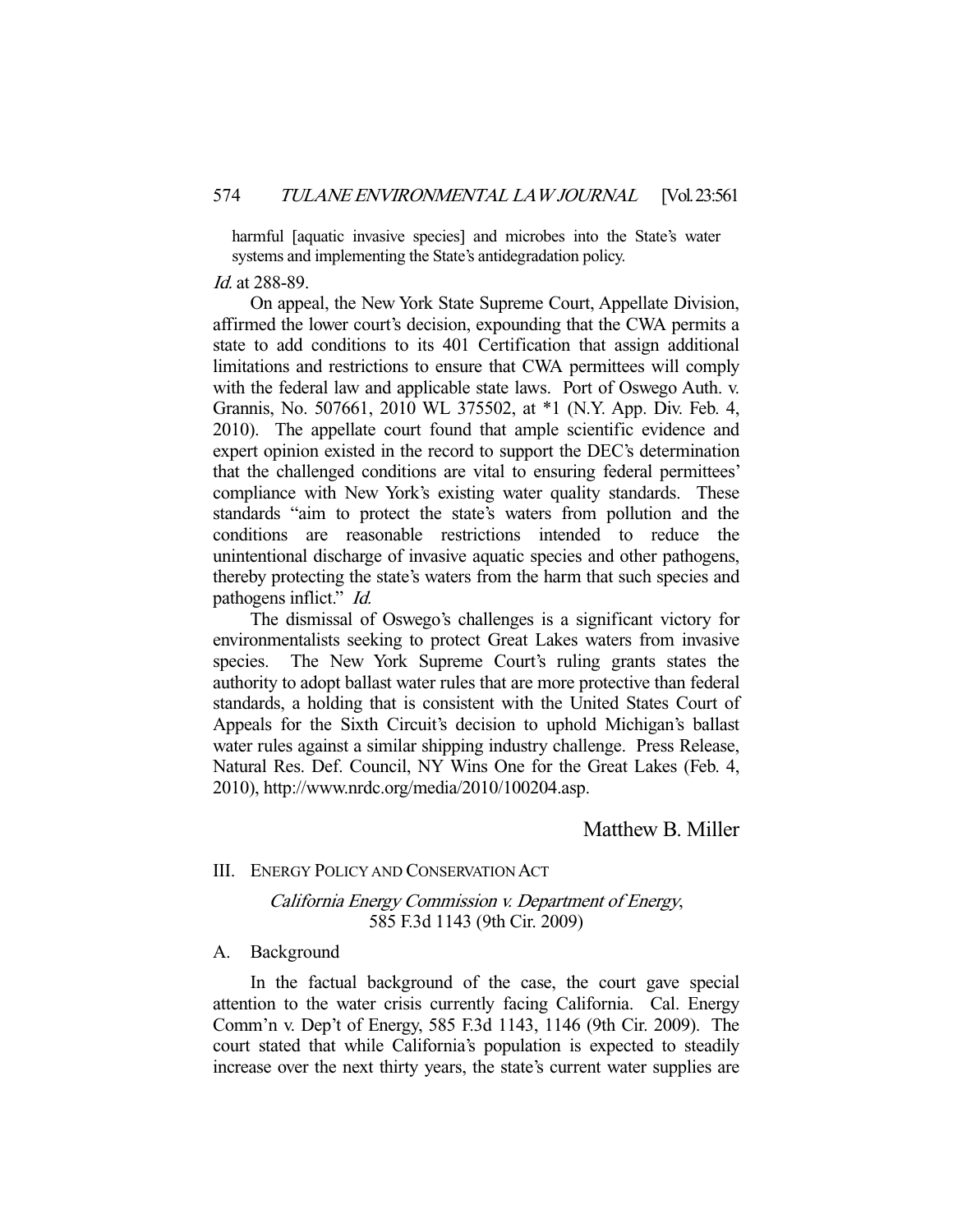decreasing. Both the surface water and groundwater resources are being overused, and saltwater contamination and environmental degradation have only exacerbated the shortage. Because California has no conventional means of increasing the water supply for its citizens, it must find alternative solutions for the crisis, including water recycling, desalination, and increased water efficiency. California has tapped increased water efficiency as the best available solution to help cope with the water crisis.

 As part of the move toward increasing water efficiency, in 2002 the California Legislature required the California Energy Commission (CEC) to establish water efficiency standards for residential clothes washers.<sup>2</sup> The CEC adopted standards expressed in terms of "Water Factor" (WF), which is a "ratio of the gallons of water used per load to the capacity, in cubic feet, of the washtub."  $Id$ . This standard applied to both front-loading and top-loading washers and was scheduled to take effect in two tiers. Tier 1, which was scheduled to take effect in January of 2007, would require all washers to perform with a WF of 8.5 or below, and Tier 2, scheduled to take effect in January 2010, would require all washers to perform with a WF of 6.5 or below. The CEC estimated the annual water savings produced by the regulations would match San Diego's current annual water usage. Id. at 1146-47.

 The Energy Policy and Conservation Act (EPCA) expressly preempts state regulation of energy use, energy efficiency, or water use of any products that are covered by federal regulatory standards. Id. at 1147 (citing 42 U.S.C. § 6297(b)-(d) (2006)). In 2001, the Department of Energy (DOE) adopted regulatory energy efficiency standards for residential clothes washers, but decided that it did not have the authority to prescribe water efficiency standards for residential clothes washers. Despite the DOE's determination, the EPCA preempted state regulation of water efficiency. Recognizing the EPCA's preemption, the CEC filed a petition for waiver with the DOE, which was accepted on December 23, 2005. One year later, the DOE denied the petition for three reasons.

 First, the DOE claimed that the CEC's proposed regulation did not meet the three-year minimum notice period before implementation and that the CEC did not provide information to support an alternate start date. Second, the DOE claimed that the CEC did not meet the statutory

-

 <sup>2.</sup> It is estimated that clothes washers account for twenty-two percent of typical household water use. Cal. Energy Comm'n, 585 F.3d at 1146.

 <sup>3.</sup> For example, a washer with five cubic feet of capacity that uses fifty gallons of water per wash would have a WF of 10.0, while a machine of the same capacity that used only twentyfive gallons per wash would have a WF of 5.0. Id.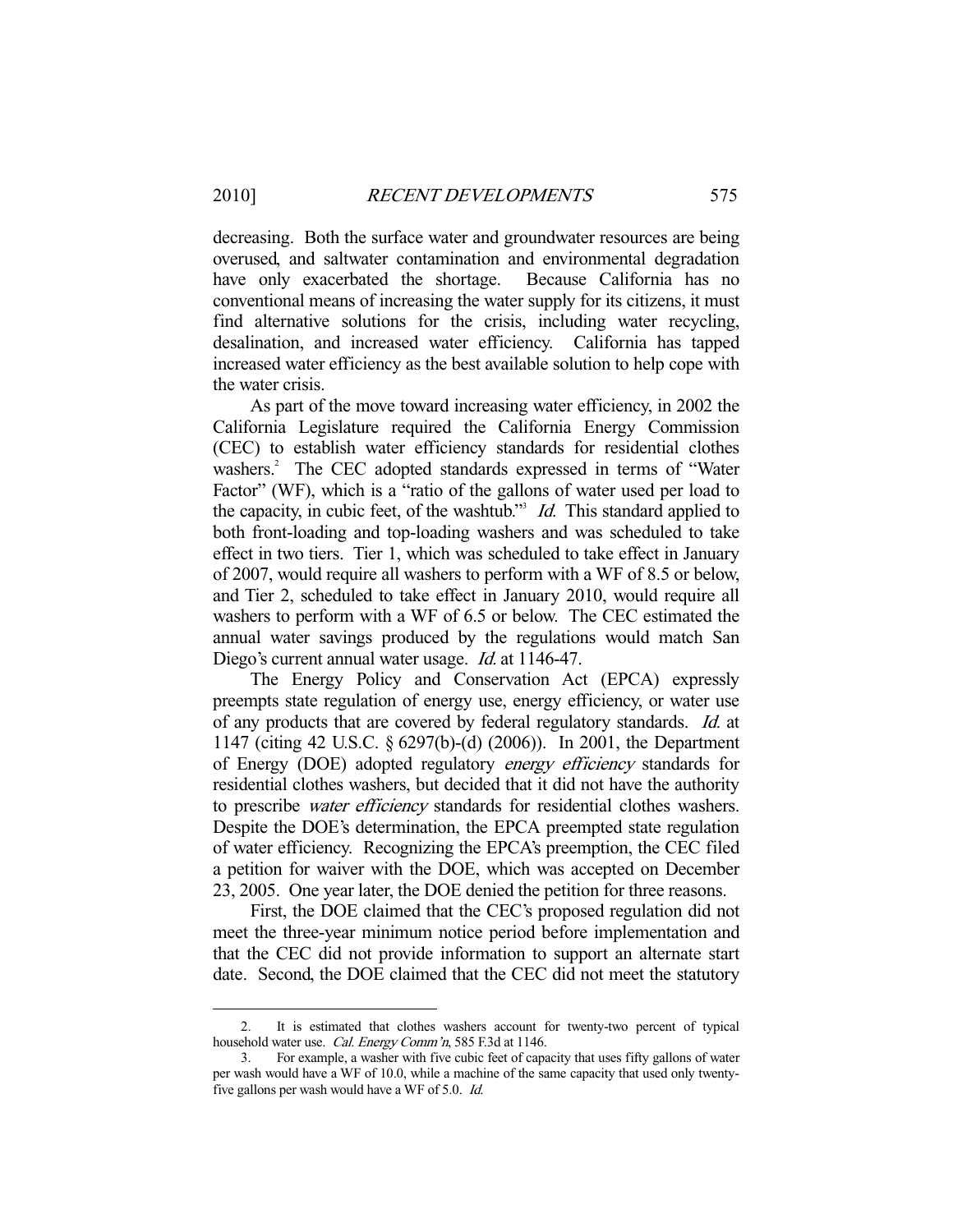standard requiring that California show "unusual and compelling water interests." Third, the DOE claimed the CEC regulations would make a class of washers unavailable in California, which required denial of the waiver petition. *Id.* 

#### B. Discussion

 The court had to resolve two primary issues on appeal: whether the United States Court of Appeals for the Ninth Circuit properly had jurisdiction, and if the court did have jurisdiction, whether any of the DOE's three stated reasons for rejecting the CEC petition supported that action under the standard of review. Id.

#### 1. Ninth Circuit Jurisdiction

 The DOE contended that the CEC should have sought review in federal district court under the Administrative Procedure Act because the EPCA does not grant the circuit courts jurisdiction to review the denial of preemption waivers. Id. at 1147-48. The EPCA states that "[a]ny person . . . adversely affect by a rule prescribed under section 6293, 6294, or 6295 of this title . . . may file a petition with the United States court of appeals ... for judicial review of such a rule." *Id.* at 1148 (quoting 42 U.S.C. § 6306(b)(1). The DOE contended that the court of appeals lacked jurisdiction because the CEC was not challenging a rule adopted pursuant to one of the sections above, but a waiver denial made pursuant to section 6297(d). The Ninth Circuit rejected this assertion. While the DOE's argument was facially plausible, congressional intent would be stymied if the DOE proposition was accepted.

 The court found that the provisions of section 6306 of the EPCA are inconsistent with a view that Congress intended district courts to have default jurisdiction for all review *except* direct rule challenges under sections 6293, 6294, or 6295. The EPCA grants district courts jurisdiction in two categories of action: suits to determine state compliance with the EPCA and suits challenging the denial of rulemaking to amend a product standard. If Congress intended to give district courts jurisdiction to every challenge other than challenges to section 6293, 6294, or 6295, these provisions would be unnecessary. It is more likely, the court found, that one group of cases is to be decided by circuit courts and another group decided by district courts. For the unlisted matters, the court noted that efficiency, consistency with congressional scheme, and judicial economy should be considered to determine whether granting circuit courts jurisdiction best accomplishes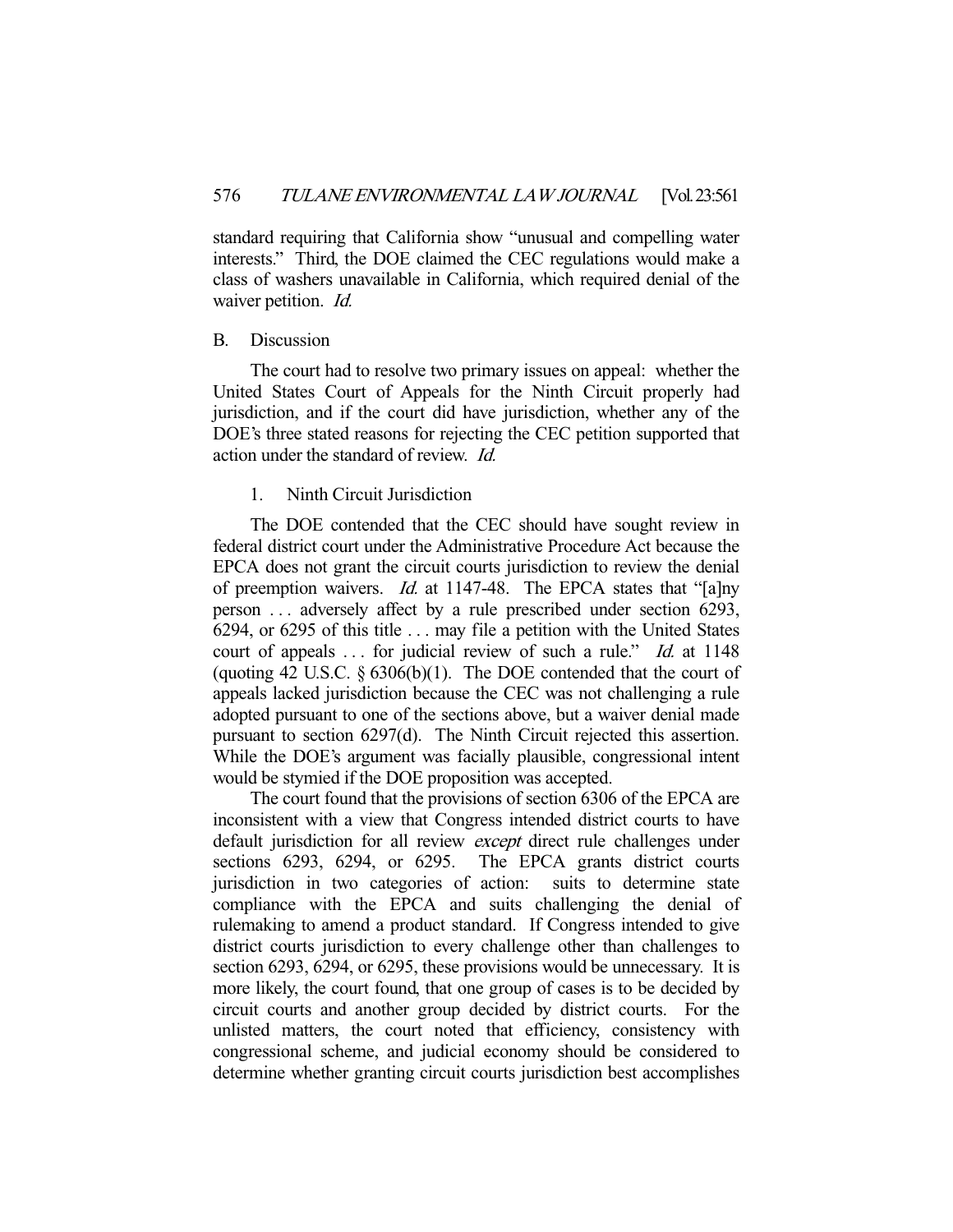congressional intent. These factors, the court stated, militate in favor of circuit court jurisdiction.

 First, the court determined that the denial of the CEC petition was intertwined with the DOE's authority under section 6295. The DOE's denial of the waiver left the CEC regulations preempted by the statute and subsequent DOE regulations. Thus the CEC was "adversely affected by a rule" prescribed under section 6295 within the meaning of section 6306(b). The court also held that consistency with the congressional scheme and practicality also militated in favor or review by the circuit court. Id. at 1149. The court examined Natural Resources Defense Council v. Abraham, 355 F.3d 179 (2d Cir. 2004), which was the only other case to examine a similar issue under the EPCA. In Abraham, the United States Court of Appeals for the Second Circuit rejected the petitioner's argument that review of DOE orders belonged in district court and that the EPCA specifically provides for district court jurisdiction in some circumstances, but "when there  $is$  a specific statutory grant of jurisdiction to the court of appeals, it should be construed in favor of review by the court of appeals." *Id.* at 193. Abraham also emphasized the difference between rulemaking proceedings that require further factfinding and those that do not. The Abraham court found that "the exceptions to review by a court of appeals found in  $\S 6303...$  ordinarily entail additional fact finding," thus they are within the province of the district court; but if no factfinding is necessary, the circuit court should have jurisdiction. Id. at 193-94.

 The Ninth Circuit found that here, the DOE's denial of a waiver of preemption clearly fell into the category of a rulemaking proceeding that did not "necessitate additional factfinding by a district court to effectuate the review process." Cal. Energy Comm'n, 585 F.3d at 1149. The DOE examined a full record and no further factfinding was necessary to determine whether rejecting the waiver petition was arbitrary or capricious. The court further held that it should not be presumed that Congress intended to establish a duplicative system of review where the district courts and circuit courts would "review the same fully-developed record under the same legal standards." *Id.* After rejecting cases the DOE relied upon as inapplicable, the court concluded that it had jurisdiction to hear CEC's petition for review.

## 2. DOE Rejection of CEC Petition

 The Ninth Circuit began its analysis of the DOE's rejection of the CEC petition by stating that reviewing courts shall set aside agency actions it finds "arbitrary, capricious, an abuse of discretion, or otherwise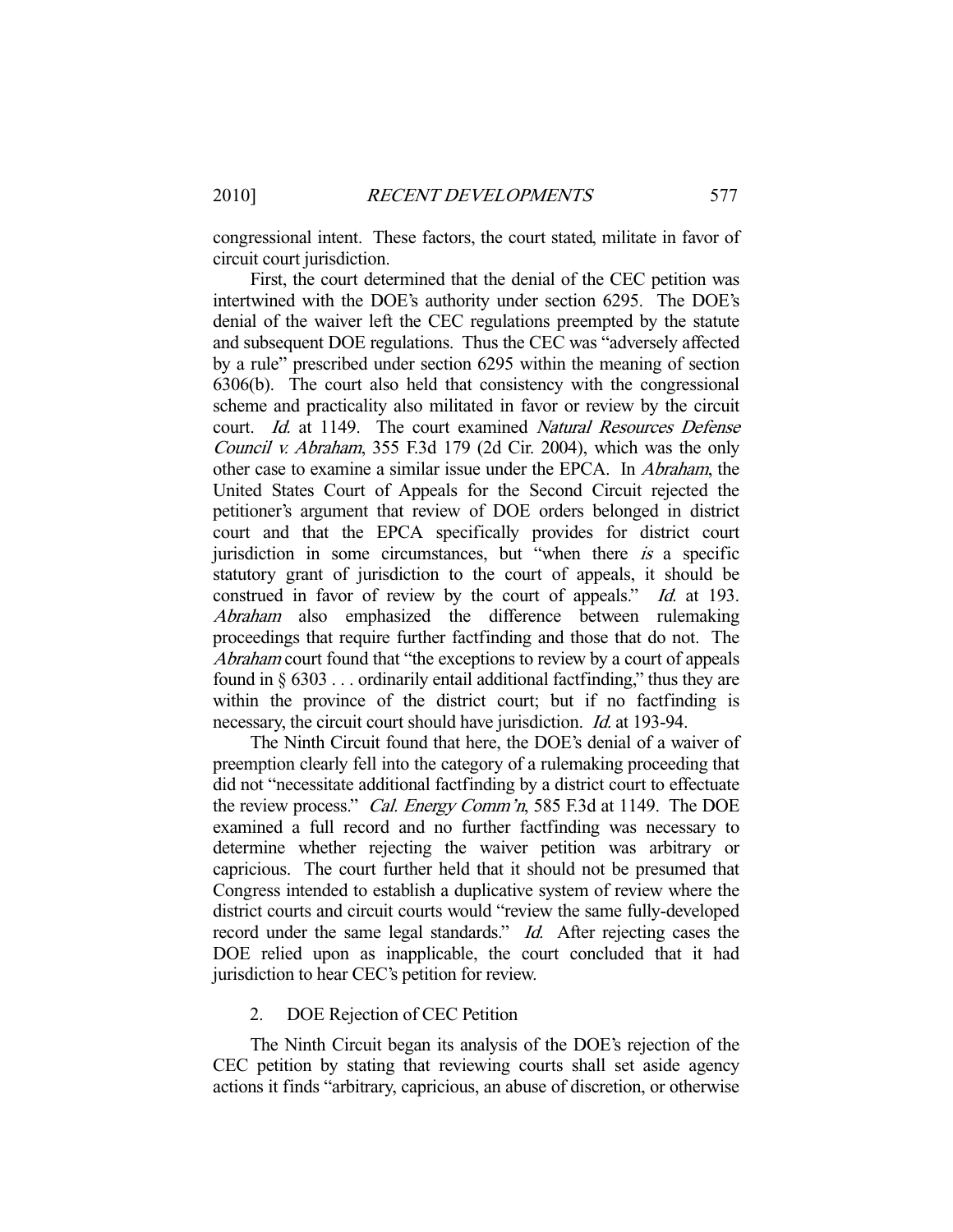not in accordance with the law." *Id.* at 1150 (citing 5 U.S.C.  $\S 706(1)$ -(2)(a) (2006)). The court then examined the DOE's three reasons for denying CEC's request for a waiver of preemption.

#### a. Three-Year Waiting Period

 The EPCA establishes a mandatory delay of three years between the grant of a waiver and the date the state regulation takes effect. Id. at 1151. The DOE did not accept the CEC waiver application as complete until December 23, 2005, and did not issue its ruling until December 28, 2006. Thus the DOE could not have issued a waiver for the Tier 1 regulations, but could have implemented the Tier 2 regulations without violating the three-year rule. The CEC did not dispute that the Tier 1 regulations did not comply with the three-year rule, but took issue with how the DOE should have dealt with the situation. The CEC argued that the California state regulations were drafted with a nominal effective date and would take effect only upon the date of a DOE waiver. The CEC further argued that the effective date of the state regulation was three years after the waiver was granted.

 The DOE argued that the CEC petition would require the DOE to "sua sponte craft a different state regulation . . . and come up with its own effective date" for the regulation, and that it could not do so because the statute imposed the burden of proof on the State to demonstrate the proposed state regulation satisfies the statutory requirements. Id. The DOE held that the CEC did not comply with the EPCA because the CEC provided information only in context of compliance dates of the California regulation, and not information the DOE would need to promulgate a rule with an effective date three years after the date of waiver issuance. The court found this DOE conclusion was not supported by the record and that rejecting the CEC waiver, without considering whether the analysis would still hold force if implemented later, was arbitrary and capricious. *Id.* at 1152.

 The court found that the CEC had correctly argued that a rule demanding strict parity between the timeline and analysis would be unworkable in practice. The DOE did not rule on the proposed state legislation for more than a year after the application for waiver was accepted. The court held that because states cannot predict when the DOE will approve a waiver application, flexibility in the timing process is inherently necessary. The DOE claimed that the CEC did meet its burden of proof by providing enough information to allow the DOE to determine whether a different effective date would satisfy the EPCA, but the court rendered this argument moot by observing that the DOE made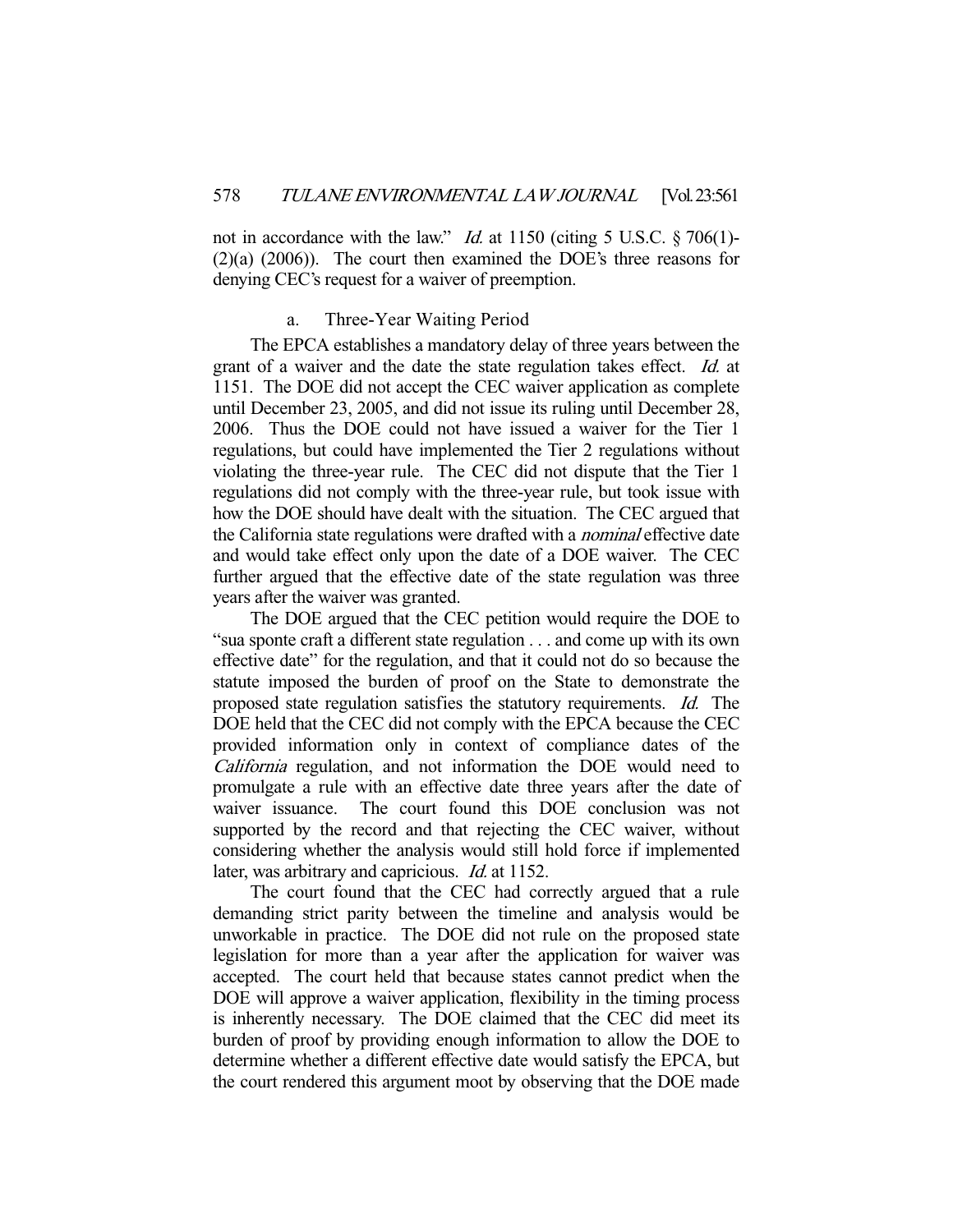no attempt to apply the data to a permissible implementation date. Because the California regulations would take effect only upon the effective date of a DOE waiver, the court found that the DOE could reasonably assess the data in terms of a projected implementation date. The court noted that it lacked the capacity to determine whether the data and analysis were sufficient to support the CEC waiver application, but that the DOE's "wholesale rejection" of the CEC analysis because of a timeline issue was arbitrary and capricious. Id.

#### b. Unusual and Compelling Interests

 The DOE's second ground for denying the CEC waiver petition was that the CEC had not established by a preponderance of the evidence that California had water interests "substantially different" than those in the United States generally *and* that state regulation was preferable to federal regulation when measuring against the "costs, benefits, [and] burdens" of such regulation. *Id.* The DOE found that while California had "substantially different" interests in water regulation than the United States generally, the CEC did not prove by a preponderance of the evidence that its proposed standards were "preferable or necessary when measured against alternative approaches." *Id.* at 1152-53.

 The DOE claimed that it was unable to determine whether the CEC petition met EPCA requirements because the CEC did not provide analysis or data supporting its assertions that would justify state regulation. *Id.* at 1153. The court found that the DOE's conclusion was unsupported. In the notice soliciting comment, the DOE referred readers to the Web site where the CEC rulemaking record was found. The record contained a Pacific Gas & Electric (PGE) study, which contained a cost analysis that the DOE claimed did not exist in the CEC petition. The CEC had cited the same PGE study in its petition to the DOE. Moreover, DOE regulations state that it can only accept petitions that "contain sufficient information for the purposes of a substantive decision." Id. (quoting 10 C.F.R.  $\S$  430.42(f)(1) (2009)). Thus the DOE's acceptance of the petition casted further doubt on the DOE's analysis that the record was incomplete. The court therefore concluded that the CEC did provide sufficient data and analysis for the DOE to make a substantive determination on whether California standards were preferable compared to federal regulation, and the DOE's decision to deny the petition on this ground was arbitrary and capricious.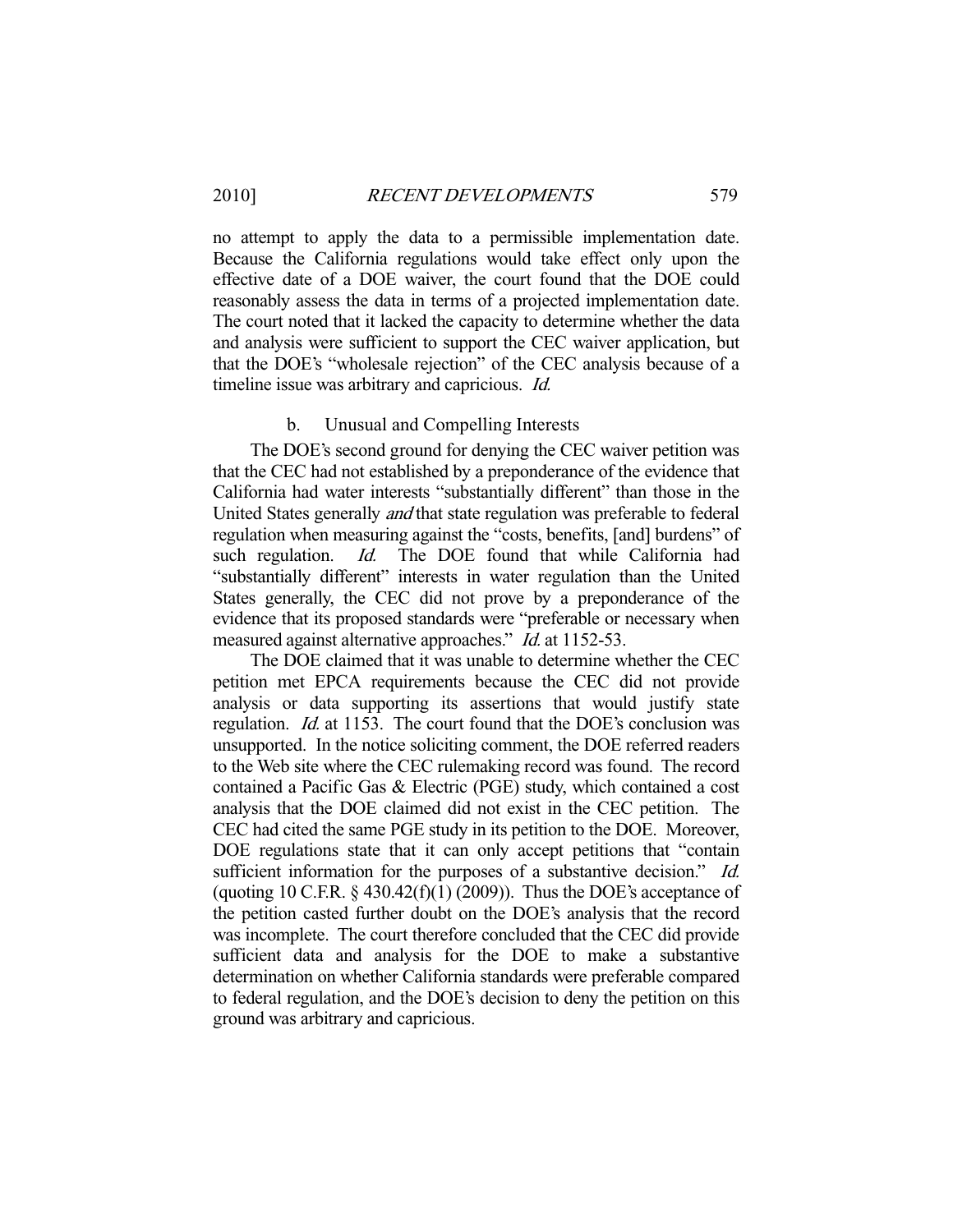#### c. Unavailability

 The DOE's third basis for denying the CEC waiver was its finding that a 6.0 WF standard for top-loading washers would result in the unavailability of top-loading washers in California. The DOE asserted that it was precluded from granting the waiver because it was required to deny a waiver if it were "likely to result in the unavailability in the State of any covered product type" similar to those available in the state at the time of the DOE finding. *Id.* at 1153-54 (quoting 42 U.S.C.  $\S$  6297(d)(4) (2006)). The CEC admitted that at the time of the waiver application, there were no top-loading washers that would meet the 6.0 WF standards. *Id.* at 1154. Nonetheless, it contended that the 2006 data does not support the DOE conclusion that the market would not have top-loading washers that meet the 6.0 WF in 2010.

 The court ignored the CEC argument that there was no connection between the facts found and conclusions made, but found that denying a waiver on this unavailability ground, the DOE was required to find that interested parties have established by a preponderance of the evidence that the state regulation would likely result in unavailability. To determine whether the interested parties have met this standard, the DOE must weigh their evidence against that offered by the CEC. The DOE is allowed to use its expertise to determine whether the 6.0 WF washers would be available in 2010, but it did not. The DOE merely determined that the CEC evidence was a conclusory prediction by an insufficient expert body, but did not address the evidence in its order denying the waiver.

## 3. Relief

 The court reversed the challenged order of the DOE and remanded it for further proceedings consistent with the opinion.

#### C. Analysis

California Energy Commission marks a Ninth Circuit "line in the sand" by resisting a federal scheme that denied a waiver for state regulation based on nonsubstantive reasons. The first argument the DOE advanced was that the proposed CEC regulations were invalid for a lack of notice. However, the DOE did not acknowledge the fact that it took the agency a full year to issue a ruling on the matter, or that, as the DOE rules stand, it is nearly impossible to offer a valid regulation start date without knowing when the ruling would be issued. The extensive factual background in the opinion betrays the Ninth Circuit's empathy for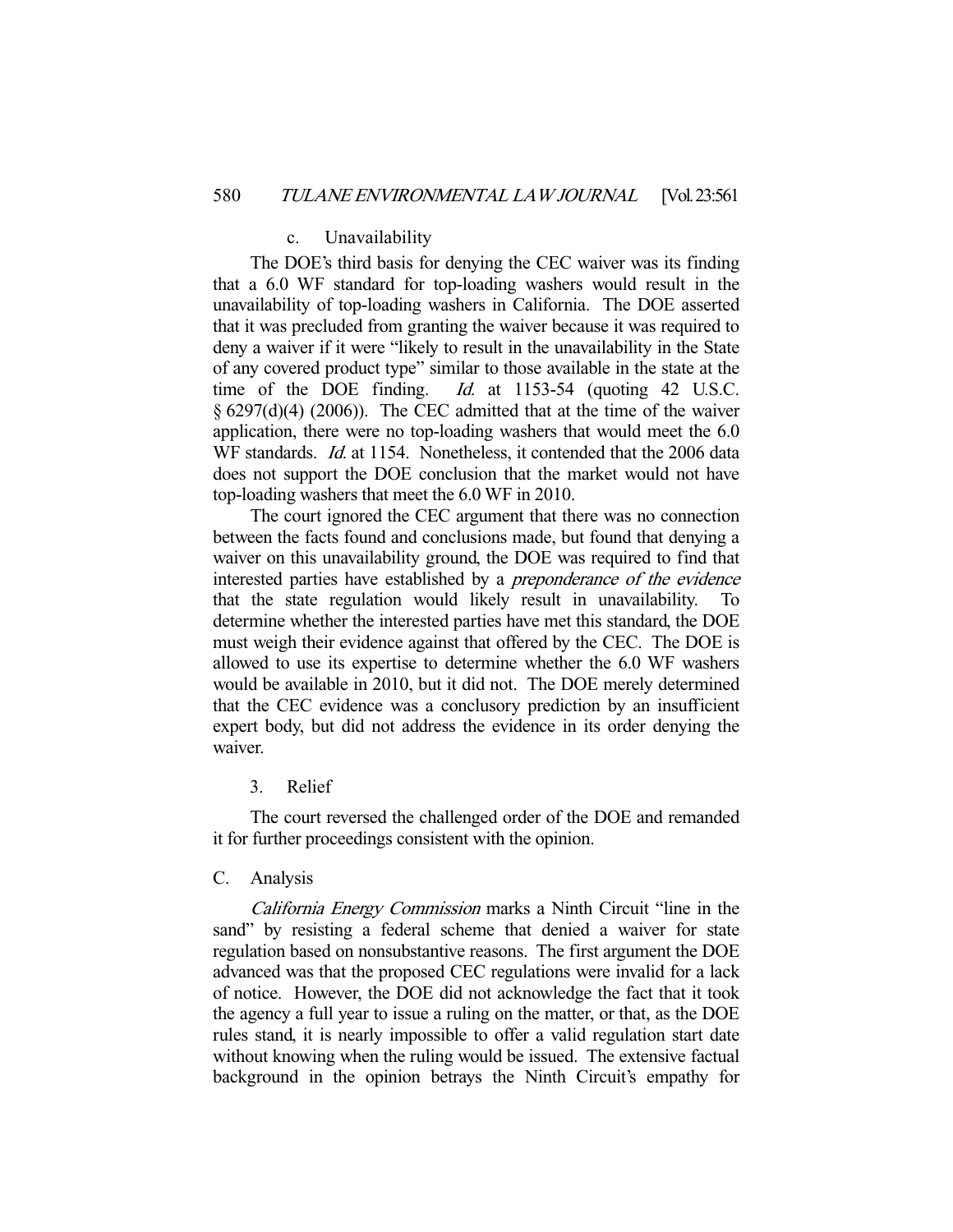California's plight. The court seemingly understood that with a federal bureaucracy standing in its path, California will not be able to effectively meet the water needs of its citizens. In California Energy Commission, the court both acknowledged the crisis and gave notice to the federal government that if it seeks to block hydrological progress in California, there must be a good-faith basis for doing so.

# David Gibson

# IV. MASSACHUSETTS OIL AND HAZARDOUS MATERIAL RELEASE PREVENTION AND RESPONSE ACT

# Boston & Maine Corp. v. Massachusetts Bay Transportation Authority, 587 F.3d 89 (1st Cir. 2009)

 Massachusetts Bay Transportation Authority (MBTA) and Boston and Maine Corporation (B & M) were both involved in the operation of a railroad terminal in the greater Boston area from 1976 to 1986, during which time several oil spills occurred on the grounds of the terminal. Boston & Me. Corp. v. Mass. Bay Transp. Auth., 587 F.3d 89, 91 (1st Cir. 2009). B & M had filed for bankruptcy protection in 1970, and received a discharge from all its liabilities in 1983. In 2004, MBTA demanded compensation from B & M for cleanup costs associated with oil spills that occurred prior to B & M's discharge in bankruptcy. The United States District Court for the District of Massachusetts held that MBTA's claim against B & M was not barred, because it could not have been "fairly contemplated" at the time of  $B & M$ 's bankruptcy. *Id.* at 98 (citing Boston & Me. Corp. v. Mass. Bay Transp. Auth., Civ. 05-11656 (D. Mass. Feb. 16, 2007) (report and recommendation)). On appeal, the United States Court of Appeals for the First Circuit rejected the "fairly contemplated" standard. *Id.* It held that because MBTA's officials had knowledge of the oil spills, any claim arising from the oil spills prior to the discharge order was barred under the 1898 Bankruptcy Act. Id. at 100.

 B & M operated a thirty-four-acre railroad terminal in the greater Boston area from the 1920s to 1986. Id. at 91. In 1970, B & M filed for bankruptcy protection. In 1976, MBTA, a public transportation agency, purchased the property, but  $B \& M$  continued to operate the terminal pursuant to an agreement between the two organizations. Between 1976 and 1983, MBTA collaborated with B & M in the management of the property. MBTA's officials were aware of various oil spills that occurred on the property, and MBTA financed projects to control oil leaks and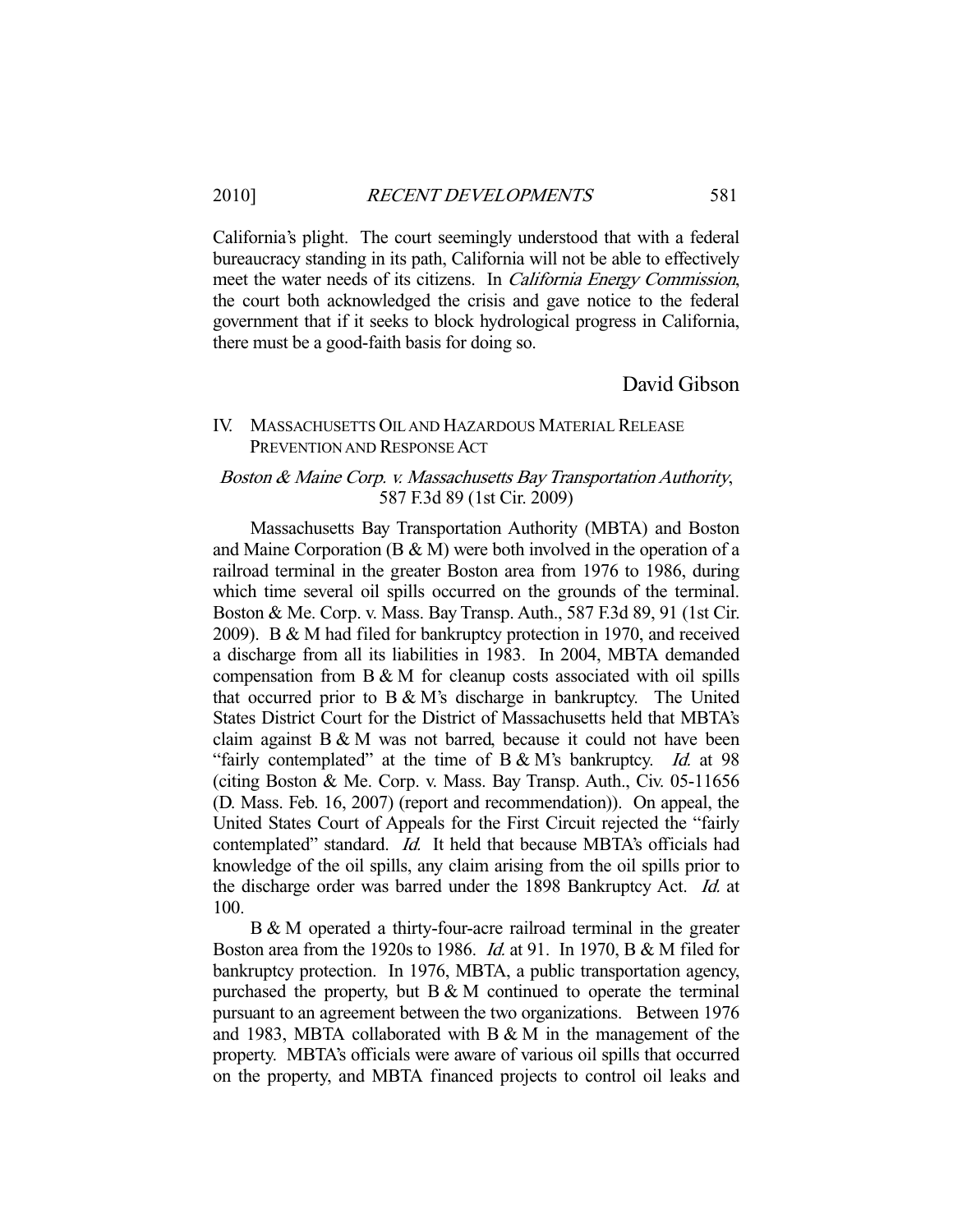contamination. Id. at 94. In June 1983, B & M received a discharge from all its liabilities. The bankruptcy court's Consummation Order had declared B & M, the reorganized debtor, "free and clear of all claims." Id. at 97. In 1987, Amtrak took over operation of the terminal. Following another oil spill in 1989, the Massachusetts Department of Environmental Quality Engineering (DEQE) issued orders requiring emergency response and extensive cleanup of the site. A substantial portion of the cleanup expenses were allegedly due to the spills that occurred during B & M's operation of the property.

In 2004, MBTA sent a demand letter to  $B & M$  seeking compensation for those cleanup costs attributable to B & M's operation of the property prior to the bankruptcy discharge in 1983. Id. at 91. B & M responded by bringing suit in the federal district court of Massachusetts, seeking declaratory and injunctive relief to the effect that MBTA's claim was barred by the bankruptcy court's discharge order. *Id.* at 97. The case was referred to a magistrate judge, and B & M moved for summary judgment. *Id.* at 98. MBTA argued that because the Massachusetts Oil and Hazardous Material Release Prevention and Response Act, MASS. GEN. LAWS ch. 21E (2002) (Chapter 21E), was passed only shortly before B & M's discharge was ordered, the claims arising from Chapter 21E should not be deemed discharged. MBTA argued that it would be inequitable for MBTA to bear the full cost of remediation when it could not have contemplated the scope of liability at the time of B & M's bankruptcy proceedings. The magistrate agreed, holding the claim was not discharged because it could not have been "fairly contemplated" at the time of the bankruptcy proceedings. The district court adopted the findings of the magistrate, and dismissed B & M's action. MBTA was therefore permitted to continue to pursue its remedies under state law in state court. Id.

 B & M appealed the district court's denial of summary judgment. On appeal, the First Circuit reviewed the district court's denial of summary judgment *de novo* and concluded that the district court should have granted B & M's motion, and should have held that all of MBTA's predischarge claims were barred. The court first considered the policy underlying the 1898 Bankruptcy Act (the Act). Because B  $&$  M filed for bankruptcy in 1970, the court was required to analyze the effect of discharge under the 1898 Bankruptcy Act rather than the current provisions enacted in 1978. In particular, the court examined section 77 of the Act, which applied specifically to railroad debtors like  $B \& M$ . *Id.* at 99 (citing 11 U.S.C. § 205 (repealed 1978)). Section 77 held as its paramount purposes that railroads should continue to function during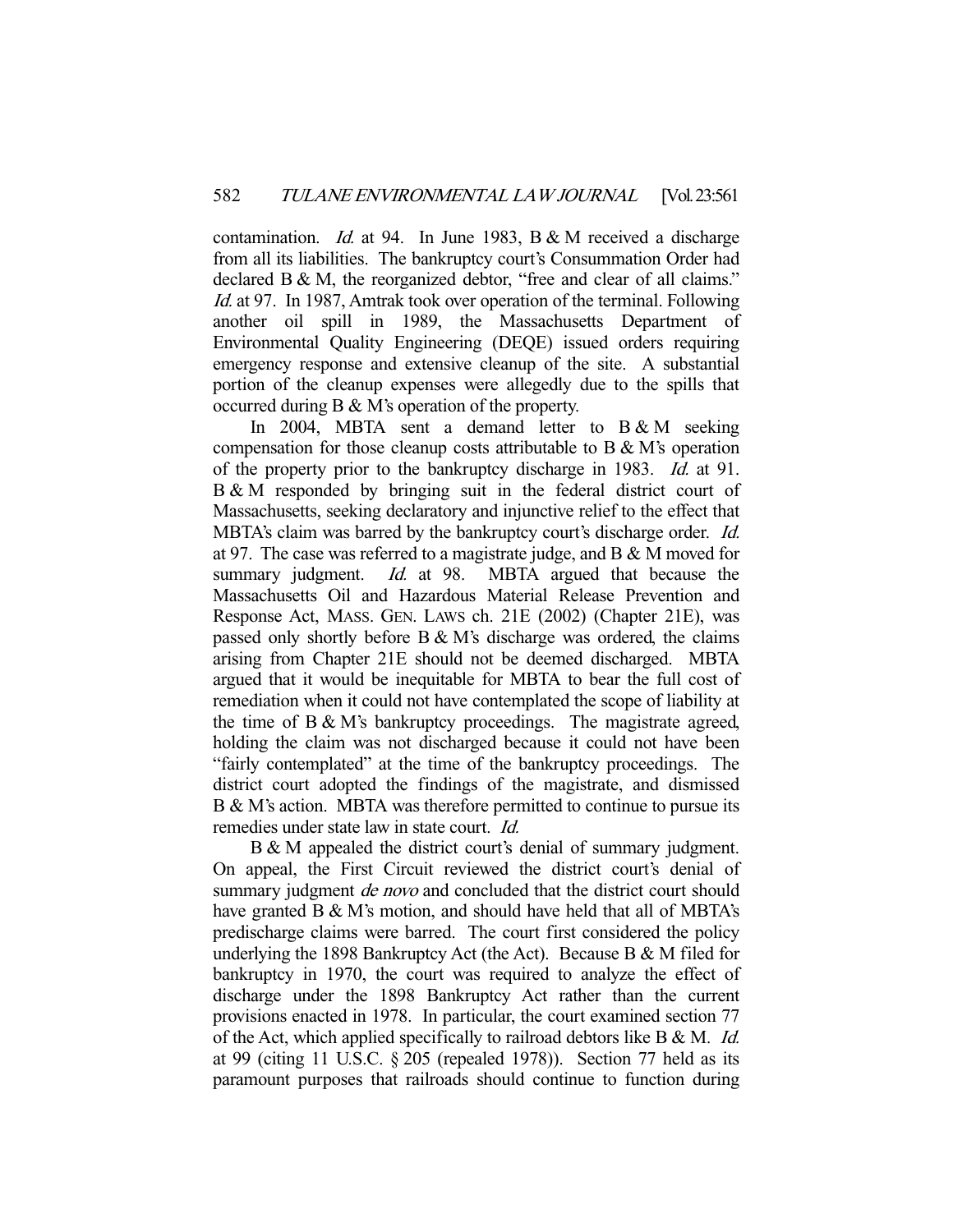insolvency and that courts should ensure the opportunity for a "fresh start" for reorganized railroads. The court also concluded that the Act's provision for discharge of past claims was meant to encompass a "sweeping" and "all-inclusive" category of claims, including contract claims, tort claims, and statutory obligations to the government. Id. at 100 (citing Gardner v. New Jersey, 329 U.S. 565, 573 (1947)). The court relied on precedent in the other circuits to conclude that the broad sweep of section 77 includes contingent claims—or claims that have not accrued at the time of bankruptcy and are dependent on some future event. Id. (citing In re Chicago, Milwaukee, St. Paul & Pacific Railroad Co., 974 F.2d 775, 781 (7th Cir. 1992)); Id. at 100 (citing Schweitzer v. Consol. Rail Corp., 758 F.2d 936, 942 (3d Cir. 1985)). This definition of claims includes claims for contribution to environmental cleanup costs, even if the claim, like MBTA's claim, is not yet certain at the time of the bankruptcy proceedings. *Id.* at 100. Accordingly, the court concluded that MBTA's claim had been discharged in the 1983 bankruptcy order and was thereafter barred as a matter of law. Id.

 MBTA countered that it had no notice that it had a claim against B & M at the time of the bankruptcy, and such an unknown claim could not be discharged. In particular, MBTA cited precedent from a United States Court of Appeals for the Third Circuit holding that an environmental plaintiff's claim under the Comprehensive Emergency Response, Contribution, and Liability Act (CERCLA) could not have been discharged in a bankruptcy when the discharge order was entered prior to the enactment of CERCLA. *Id.* at 99 (citing *In re* Penn Cent. Transp. Co., 944 F.2d 164, 167-68 (3d Cir. 1991)). The court rejected this argument for two reasons. Boston and Maine, 587 F.3d at 101-02. First, the court looked to Massachusetts state law. The Supreme Judicial Court of Massachusetts held in Reynolds Bros. v. Texaco, Inc., 647 N.E.2d 1205, 1208-09 (1995), that when a property owner is aware of contamination on its land and potential cleanup costs, the owner has a "claim" under Chapter 21E for purposes of the bankruptcy code. Chapter 21E was enacted about three months prior to B  $\&$  M's discharge, and MBTA was aware at that time that contamination had occurred at the railroad terminal which would result in cleanup costs. *Boston & Maine*, 587 F.3d at 102. Consequently, the court concluded that MBTA had notice that it had a Chapter 21E contribution claim against B & M, and that claim was properly discharged in the 1983 discharge order. Even if MBTA did not have sufficient notice that it had a Chapter 21E claim, however, the court supplied a second ground for holding the claim discharged. Even prior to the enactment of Chapter 21E, MBTA would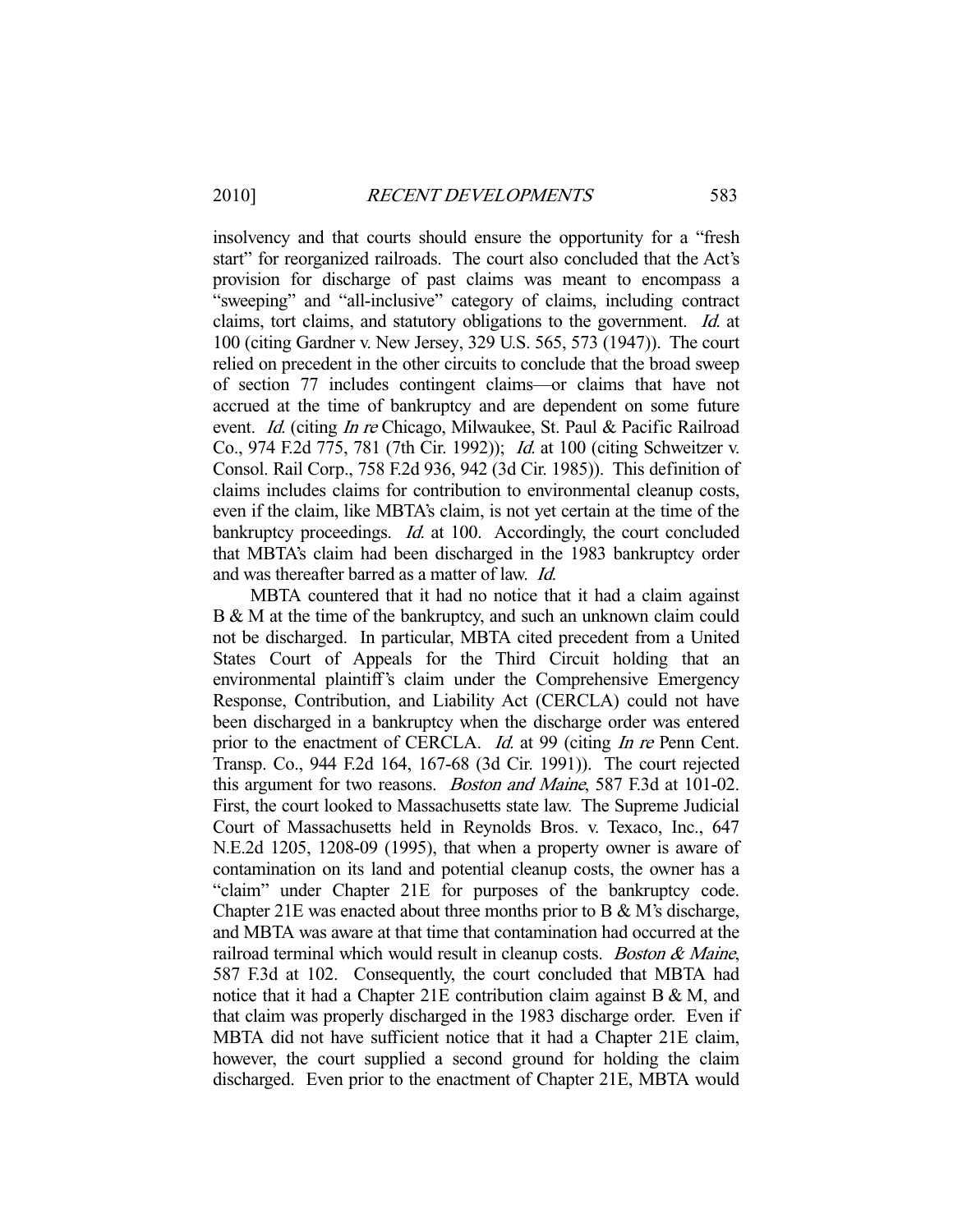have known that it had a contribution claim against  $B \& M$  for the same "type of liability." *Id.* MBTA could have asserted a similar contribution claim against  $B & M$  under the common law of nuisance, or under CERCLA. The court recognized that CERCLA exempts petroleum, crude oil, and crude oil fractions, but stated that the application of the petroleum exception was unclear. Id. at 102 n.5 (citing CERCLA § 101(14), 42 U.S.C. § 9601(14) (2006)). MBTA was at the very least put on notice that it had contribution claims against  $B & M$  under these other regimes of liability, and therefore all similar contribution claims were subject to the bankruptcy discharge. *Id.* at 102.

 The court also declined MBTA's invitation to weigh the environmental policies embodied in Chapter 21E against federal bankruptcy policy. *Id.* at 99 n.1. The court acknowledged that, when faced with federal statutes of competing or conflicting goals, courts must attempt to resolve the inconsistencies and effectuate the purposes of both. The court expressed doubt that such balancing would be necessary in the noted case because any such disharmony between statutory schemes existed not between two federal statutes, but between federal bankruptcy law and a state environmental statute. Ultimately, the court concluded that the crux of the parties' dispute was in the definition of a "claim" in section 77 of the 1898 Bankruptcy Act. Consequently, the policy of the federal bankruptcy scheme controlled. Id.

 The dispute in the noted case exemplifies the conflict that often arises between bankruptcy law and environmental law. The court's decision may be confined to interpretation of the 1898 Bankruptcy Act, and even more narrowly, to railroad bankruptcies. Nevertheless, the court followed a growing body of cases that hold the fresh start of a reorganized debtor to be a commanding policy goal, one which eclipses the remedial goals of federal and state environmental schemes. See, e.g., id. (citing Ohio v. Kovacs, 469 U.S. 274 (1985)). The problem with this interpretation is that it provides an incentive for polluters to abuse bankruptcy protection. On the other hand, the ASARCO environmental bankruptcy, confirmed just a few days before the decision in the noted case, greatly dispelled the notion of polluters' abuse of bankruptcy protection. In re ASARCO, 420 B.R. 314 (S.D. Tex. 2009). In that bankruptcy case, federal and state regulators successfully obtained nearly two billion dollars in contribution claims from the debtor for remediation of mining sites throughout the United States.

 Taken together, these two cases demonstrate that bankruptcy law can work with the remedial goals of environmental law as long as creditors take an active role during the pendency of the bankruptcy.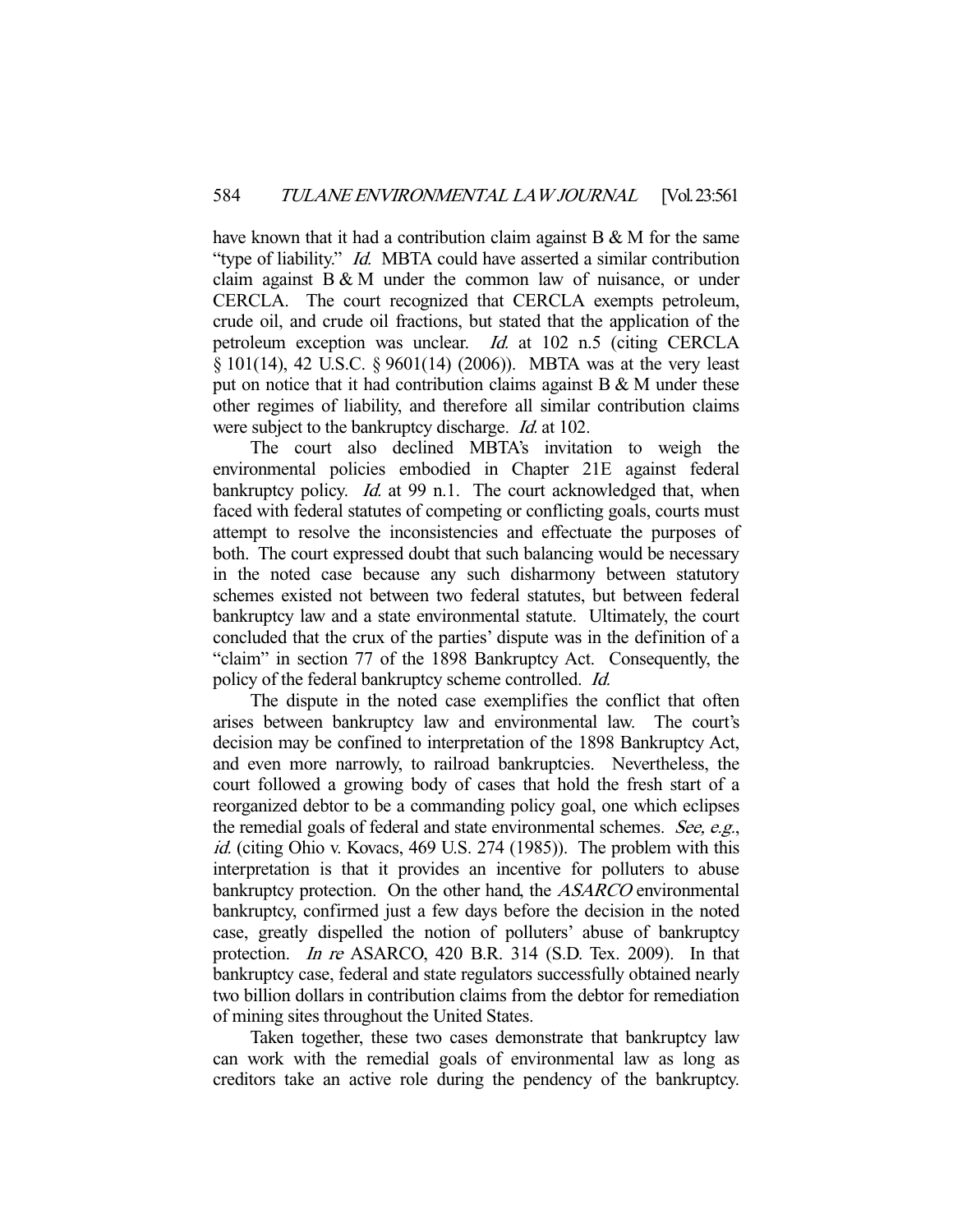When the debtor's environmental obligations are unclear or unknown during the pendency of the bankruptcy, however, there is a greater potential that the debtor will escape liability while other responsible parties or taxpayers are stuck with the bill.

# Joseph Briggett

#### V. NATIONAL ENVIRONMENTAL POLICY ACT

Minard Run Oil Co. v. United States Forest Service, C.A. No. 09-125, 2009 WL 4937785 (W.D. Pa. Dec. 15, 2009)

 In Minard Run Oil Co. v. United States Forest Service, the United States District Court for the Western District of Pennsylvania determined whether the United States Forest Service (USFS) could prohibit drilling for oil and gas in the Allegheny National Forest until individual drilling proposals were evaluated under the National Environmental Policy Act (NEPA). C.A. No. 09-125, 2009 WL 4937785, at \*1 (W.D. Pa. Dec. 15, 2009). Plaintiffs, who included Minard Run Oil Company and the Pennsylvania Oil and Gas Association, sought a preliminary injunction to stop USFS from subjecting each drilling proposal to a NEPA analysis before allowing the proposals to go forward. *Id.* 

 The underlying reason this issue found its way to the court can be traced back to the creation of the National Forest system in the United States. Concerned with the long-term management of the U.S. timber supply and the health of the nation's watersheds, Congress began to acquire private land that contained valuable timber reserves and water flows. 16 U.S.C. § 471 (2006). In order to buy as much land as possible with the limited funds it had available, Congress primarily purchased surface rights from private land owners while avoiding purchases of the underlying mineral interests. *Minard*, 2009 WL 4937785, at \*3. Congress authorized the purchase of the land that now makes up the Allegheny National Forest (ANF) and other eastern National Forests in the 1911 Weeks Act, 16 U.S.C. §§ 511-521. As a result of the federal government's policy of generally refusing to buy mineral rights, ninetythree percent of the minerals that lie below the 513,325 acres that make up the ANF are privately owned. Minard, 2009 WL 4937785, at \*3.

 The issue of what, if anything, USFS can do to restrict the ability of the mineral owners to access and extract their minerals was first addressed in United States v. Minard Run Oil Co., C.A. No. 80-129, 1980 U.S. Dist. Lexis 9570 (W.D. Pa. 1980). In United States v. Minard Run Oil Co., the court held that owners of mineral rights in the ANF had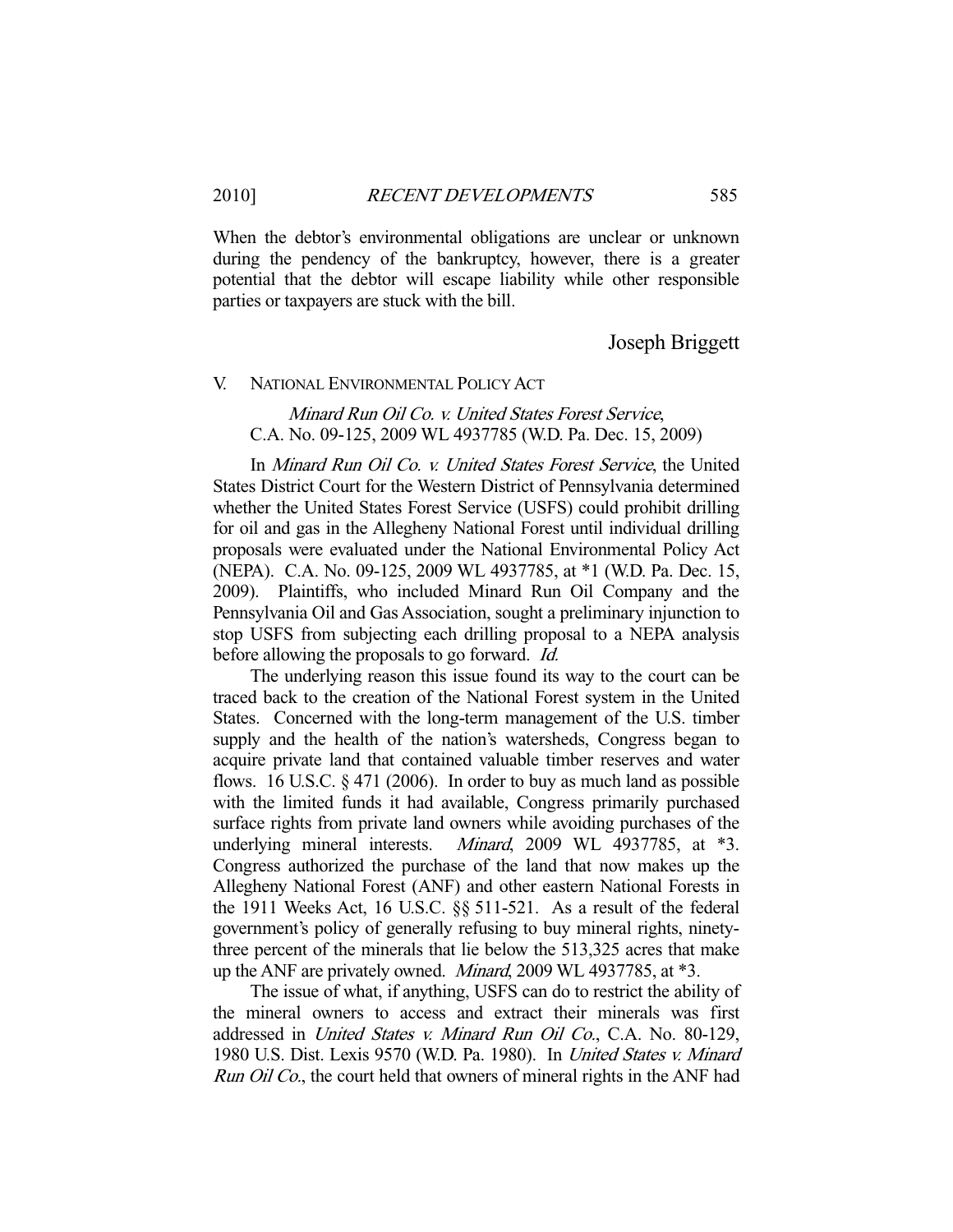an "unquestioned right" to enter the national forest and extract their minerals. *Id.* at \*13. The court did acknowledge that the mineral owners had a duty to limit unnecessary disturbance of the surface, but ultimately ruled USFS only had the power to impose "minor restrictions on drilling which do not seriously hamper the extraction of oil and gas." Id. The court determined that mineral owners wishing to drill in the ANF would first have to give USFS notice "no less than 60 days in advance," provide USFS with a map showing the proposed drilling site, submit a schedule of the planned operations, draft a plan for the control and minimization of soil erosion, and provide proof of mineral ownership in the land where the drilling would take place. Id. at \*19-20.

 From 1981 to 2008, both USFS and all private individuals owning mineral rights in the ANF followed the recommendations set forth in United States v. Minard Run Oil Co., 2009 WL 4937785, at \*8. Typically, a mineral owner wishing to drill in the ANF would submit a drilling proposal to the USFS. USFS would quickly review the proposal to ascertain the effects the drilling would have on the surface, and then work with the drillers to remedy any concerns that existed regarding the proposal. Id. USFS would generally complete the review of a drilling proposal within sixty days and would then issue the driller a Notice to Proceed, which signified that USFS had no objections to the plan. *Id.* 

 This process changed in 2008, when Forest Service Employees for Environmental Ethics joined with the Sierra Club to challenge the review process USFS was using to issue Notices to Proceed to mineral owners seeking to drill. Id. at \*1. That case, Forest Service Employees for Environmental Ethics v. United States Forest Service, 08-cv-323-SJM (W.D. Pa. May 12, 2009), ended when the parties signed a settlement agreement whereby USFS agreed to review all future drilling proposals under NEPA prior to awarding drillers a Notice to Proceed. Minard, 2009 WL 4937785, at \*1. Plaintiffs Minard Run Oil Company and Pennsylvania Oil and Gas Association challenged the implementation of this settlement agreement in the noted case. Id.

 Plaintiffs alleged that the implementation of the settlement agreement by USFS was contrary to law and procedurally deficient because it amounted to an arbitrary change in the process by which USFS evaluated and approved drilling proposals in the past. Id. USFS, on the other hand, argued that it had the power as an agency to regulate the manner by which private mineral rights owners can drill in the ANF. Id. USFS also argued that the plaintiffs had not suffered a true injury in fact and therefore lacked standing to bring the suit. Id.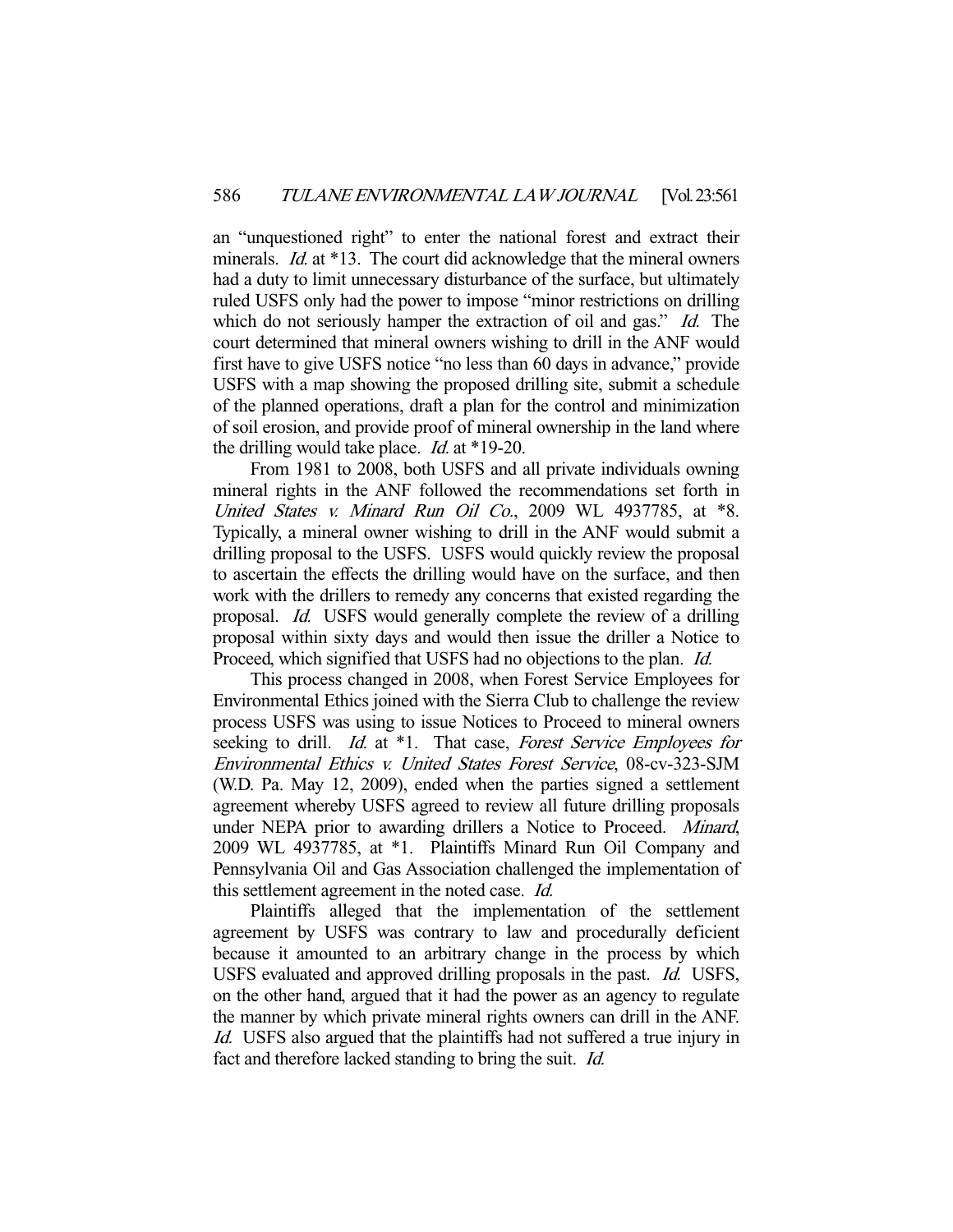The court started its analysis by researching the manner in which USFS mineral owners seeking to drill in the ANF dealt with prior to the execution of the settlement agreement. The court first explained that the private mineral rights underlying the ANF came in two forms: reserved mineral rights and outstanding mineral rights. *Id.* at \*3-5. Reserved mineral rights, which constitute forty-eight percent of the mineral estates in ANF, were created when the one-time owners of the surface sold their land to the federal government but reserved the mineral estate for themselves. *Id.* at \*3. Outstanding mineral rights were created when a transaction between private individuals separated the surface and mineral estates before the surface land was sold to the federal government. Id. at \*4.

 Almost all reserved mineral rights were reserved through the placement of a standard seven-paragraph set of rules in the instrument of conveyance to the federal government. Id. at \*3. These rules made clear that the mineral owners would be allowed to prospect for their minerals as long as (1) proof of ownership was first shown to the Forest Officer, (2) disturbance to the surface would be limited to only what was necessary, (3) all trees damaged in the process would be paid for, (4) buildings would be removed within six months of the drilling's completion, and (5) due diligence would be used to prevent forest fires. Id. Most notably, these deeds of conveyance to the government made no mention of a permit being required in order for the mineral owner to occupy the surface and prospect for minerals. Id. Most of the outstanding mineral rights, on the other hand, were severed from the surface estate by using standard conveyance language of the day that gave the mineral owner the right to reenter the surface property at any time to extract minerals. *Id.* at \*4-5.

 The court next researched the scope of regulatory powers that USFS had come to exercise in the years since the creation of the ANF. The court first addressed the scope of USFS's ability to regulate the rights of mineral owners from drilling in the ANF, set forth in United States. v. Minard Run Oil Co., C.A. No. 80-129, 1980 U.S. Dist. Lexis 9570 (W.D. Pa. 1980). Minard, 2009 WL 4937785, at \*6. In that decision, this same court ruled that the owners of mineral rights had an "unquestioned right" to prospect for minerals, but did allow USFS to impose "minor restrictions which . . . should not seriously hamper the extraction of oil and gas." Id. (quoting Minard, C.A. No. 80-129, at \*13-16)). The court allowed USFS to require the mineral owners to have a map of the areas to be affected by the drilling, a plan of operations, a plan of erosion control, and proof of ownership of the minerals. Id. The rules established in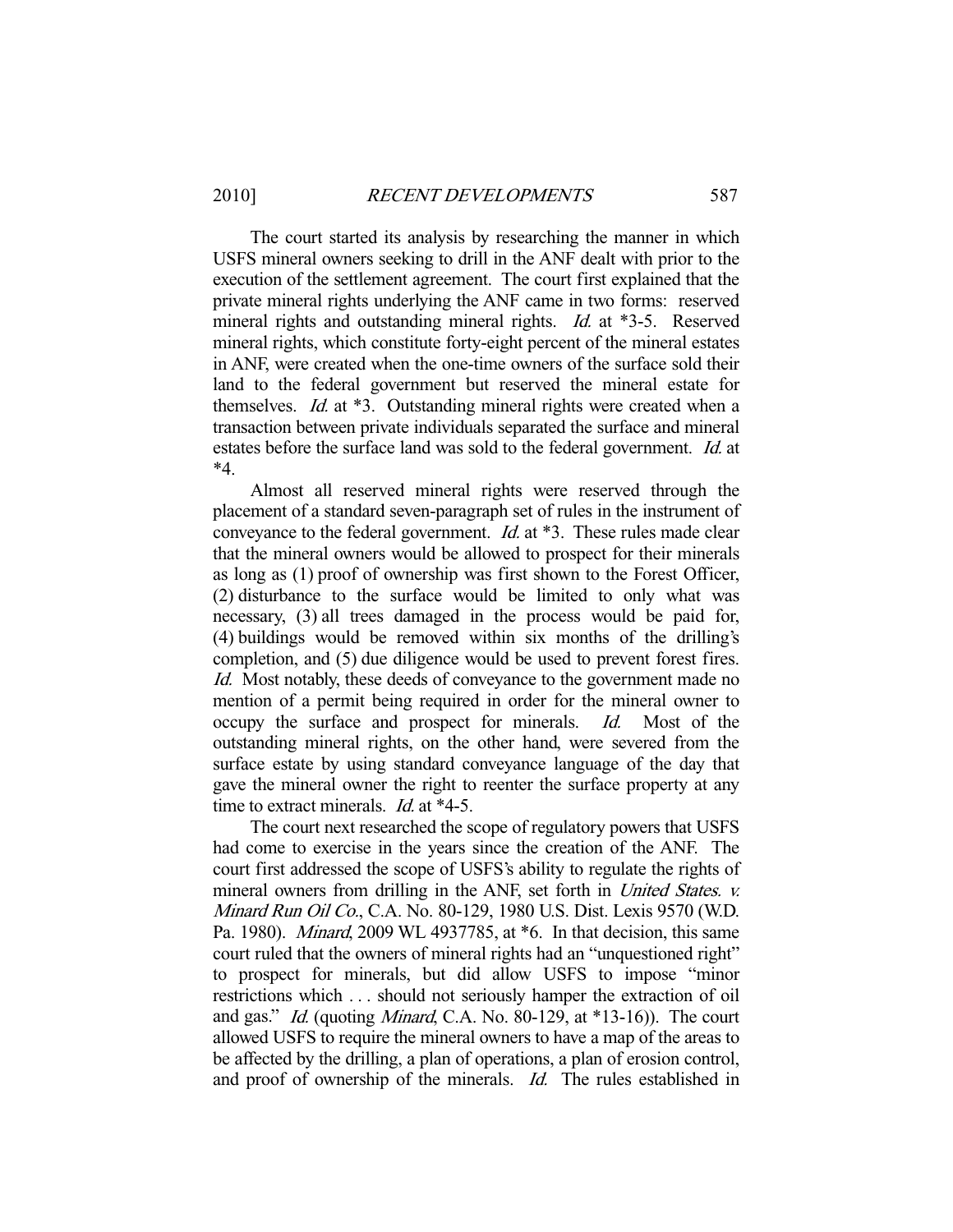United States v. Minard Run Oil Co. were later codified in the Energy Policy Act of 1992, 30 U.S.C. § 226(o), 106 Stat. 3108 (1992). Minard, 2009 WL 4937785, at \*7. Additionally, the court noted that the 1984 ANF Handbook stated that the USFS was not a regulatory agency but rather a resource management agency. *Id.* at \*6. Also relevant was the 1986 ANF Forest Plan, which stated that USFS was free to make land management decisions, but conceded that these management decisions could not prevent the mineral owners from making reasonable use of the surface. *Id.* at \*7.

 Even though USFS had, since the creation of the ANF, allowed the owners of mineral rights to drill and explore their holdings with only minimal restrictions, USFS stopped processing new drilling requests for the ANF on January 16, 2009, in response to the suit by the Forest Service Employees for Environmental Ethics. *Id.* at \*11. On April 9, 2009, USFS and the Forest Service Employees reached a settlement agreement, which stated that a NEPA analysis would be conducted before issuing a Notice to Proceed for any drilling proposals. *Id.* USFS also agreed under the settlement to conduct a forest-wide Environmental Impact Statement (EIS) under NEPA, which the agency anticipated would take several years to complete. *Id.* at \*12. These sudden changes to USFS policy were not preceded by any notice-and-comment period. Id. at \*11.

 The court next recounted in detail the stories of the numerous people who testified regarding the negative impact the USFS's ban on new drilling was having on their businesses. Id. at \*15-20. Many of these companies owned significant mineral interests in the ANF and testified that the drilling ban had slowed their businesses significantly. Id. For example, the Pennsylvania General Energy Company (PGE) testified that it owned 40,000 acres of mineral rights in the ANF and had seventy-five percent of its total wells located within the forest's boundaries. *Id.* at \*16. Prior to the drilling ban, PGE was poised to begin drilling a well to exploit the coveted Marcellus Shale discovery, which it described as "one of the hottest oil and gas plates in the continental U.S." Id. at \*17. Minard Run Oil Company, which claims to be the oldest independently owned oil company in the world and has been an active drilling presence in this region of the country for 134 years, owns 5700 acres of mineral rights in the ANF. Id. at \*18. Minard Run Oil Company testified that it anticipated having to lay off employees if the ban on new drilling extended into 2010. Id.

 After the court's recitation of the litany of harms experienced by the numerous oil and gas businesses operating in the ANF, it then addressed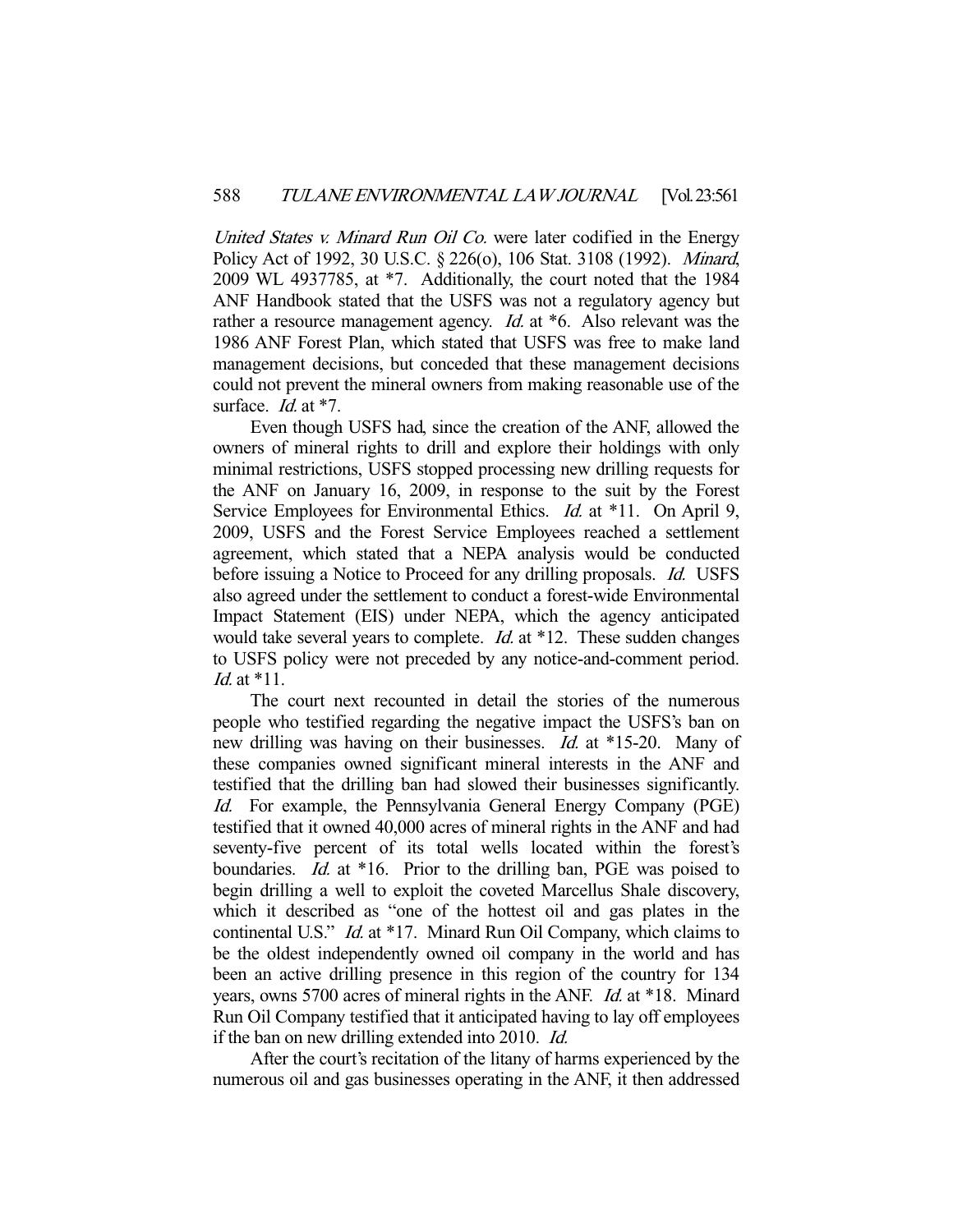the issue of standing. The court concluded that plaintiffs Minard Run Oil Company and PAG had standing because they had suffered "concrete, ascertainable, identified and particularized" harms that could be directly attributed to USFS's ban on new drilling in the ANF. Id. at \*21. Relying on Lujan v. Defenders of Wildlife, 505 U.S. 555 (1992), and Summers v. Earth Island Institute, 129 S. Ct. 1142 (2009), the court found that plaintiffs Warren County and Allegheny Forest Alliance lacked standing because they were not the objects of USFS's settlement agreement, but were instead groups upset by "the government's allegedly unlawful regulation (or lack of regulation) of someone else." Minard, 2009 WL 4937785, at \*21 (emphasis omitted) (citing Lujan, 505 U.S at 562-64).

 The court next addressed whether the settlement agreement entered into by USFS constituted a final agency action. Id. at \*22. In order for an agency action to be challenged in court, the Administrative Procedure Act (APA) requires that the agency action be final. *Id.* at  $*22$  (citing Lujan v. Nat'l Wildlife Fed'n, 497 U.S. 871, 882 (1990)). A settlement agreement is a final action when an agency has "exceeded its legal authority, acted unconstitutionally, or failed to follow its own regulations" in entering the settlement. Id. (citing United States v. Carpenter, 526 F.3d 1237, 1241-42 (9th Cir. 2008)). The court noted that USFS had been evaluating and approving drilling proposals for the ANF in the same way for nearly thirty years without changes, and therefore the new settlement agreement represented a "sea change" in the process. Id.

 Both the regulatory powers conferred upon USFS by the settlement agreement and the process used to create the settlement agreement were then evaluated by the court to determine whether the agency action was final and whether it could legally be upheld by the court. Id. at \*23. The court first summarized the Pennsylvania case law, which holds that the mineral estate is dominant over the surface estate. *Id.* The prior decision in United States v. Minard Run Oil Co. was then summarized to stand for the proposition that a mineral estate owner is dominant over the surface estate and can exercise his or her right to prospect for minerals in the ANF so long as the surface is only disturbed to the extent necessary. *Id.* The court next mentioned that the Pennsylvania Supreme Court had recently affirmed the absolute right of a mineral-estate owner to enter onto the surface estate to extract minerals without the consent of the surface owner. *Id.* (citing Belden & Blake Corp. v. Pennsylvania, 969 A.2d 528, 532-33 (Pa. 2009)).

 The court next described NEPA and illustrated the reasons why it should not be applied to individual drilling proposals in the ANF. Id. at \*24. NEPA is only triggered by a proposal for a major federal action,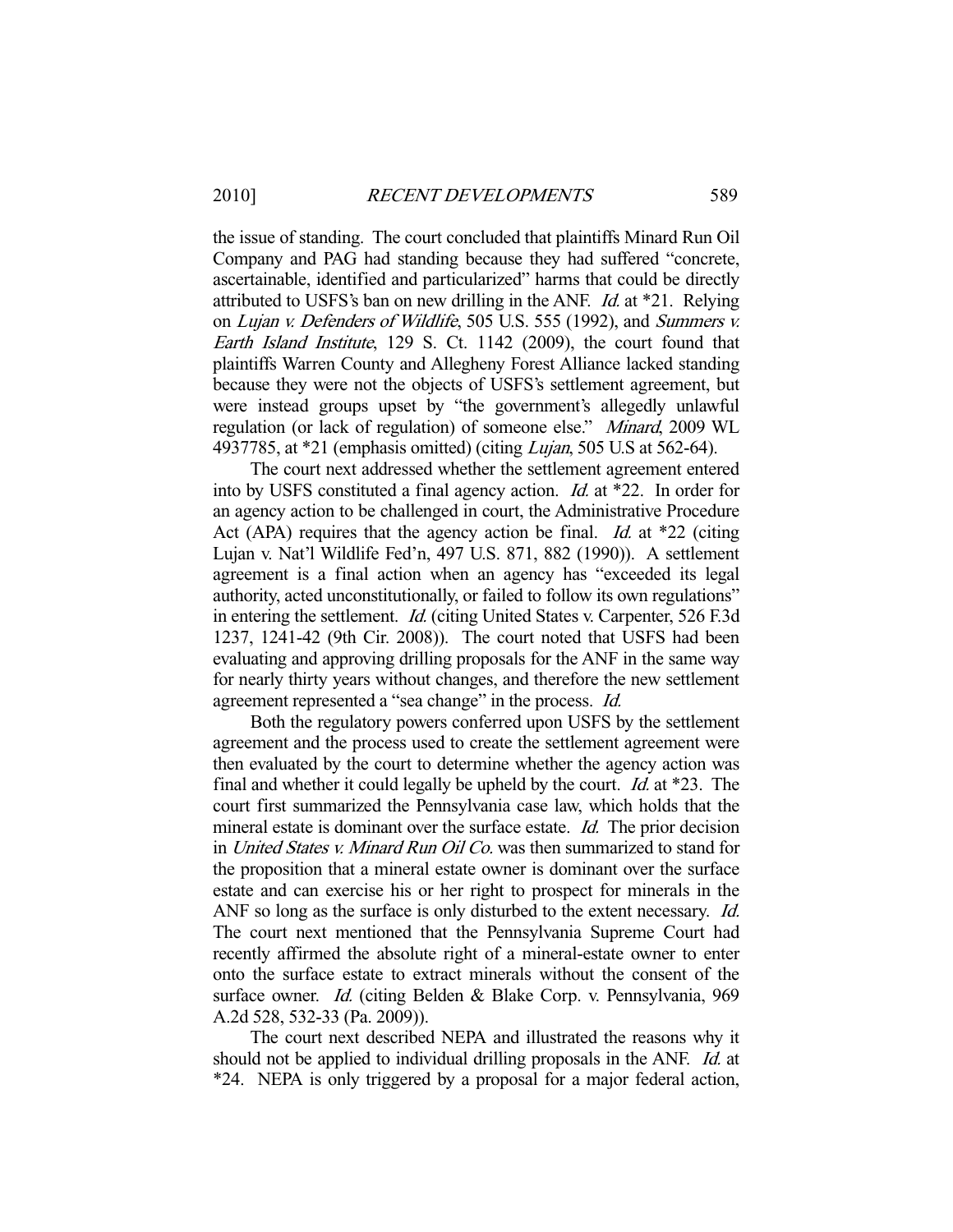and requires that the government perform a comprehensive EIS before moving ahead with an action. *Id.* To be considered a major federal action a project must be "potentially subject to Federal control and responsibility." *Id.* at \*25 (quoting 40 C.F.R. §1508.18 (2009)). "If ... the agency does not have sufficient discretion to affect the outcome of [an] action, and its role is merely ministerial, the information that NEPA provides can have no affect on the agency's actions, and therefore NEPA is inapplicable." Id. (citing Citizens Against Rails-to-Trails v. Surface Transp. Bd., 267 F.3d 1144, 1151 (D.C. Cir. 2001)).

 To determine if NEPA should be applied to evaluate individual drilling proposals in the ANF, the court next evaluated the cases USFS cited as support for its position that processing drilling proposals constitutes a major federal action that triggers NEPA. *Id.* at \*25. In Duncan Energy v. United States Forest Service (Duncan I), 50 F.3d 584 (8th Cir. 1995), the USFS managing the Custer National Forest in North Dakota argued that NEPA should be applied to all drilling proposals in the forest and sought to halt all drilling until an EIS was completed. Minard, 2009 WL 4937785, at \*26. The Duncan I court found that no state law was controlling, and therefore looked to two federal statutes. Id. First, the National Park Service Organic Act, 16 U.S.C. § 551 (2006), which gave the Forest Service broad power to regulate the national forests; and second, the Bankhead-Jones Farm Tenant Act, 7 U.S.C. § 1011(f)(2006), which directed the Secretary of Agriculture to make all necessary rules to "regulate the use and occupancy" of the acquired lands. Minard, 2009 WL 4937785, at \*26. Despite the power given to the USFS by these Acts, the court noted that Duncan I still stood for the proposition that mineral owners have an absolute right to drill for minerals and the USFS's powers to regulate the national forests does not extend to "veto authority." *Id.* at \*27 (quoting *Duncan I*, 50 F.3d at 591 n.8). The *Duncan I* court remanded to the district court, which entered a permanent injunction that required USFS to process all drilling proposals within two months. *Id.* On further appeal, in *Duncan Energy v. United* States Forest Service (Duncan II), 109 F.3d 497, 499 (8th Cir. 1997), the court held that while the requirement that USFS process all drilling claims within two months was too inflexible, USFS must still process drilling requests in an expeditious manner. Minard, 2009 WL 4937785, at \*27.

The court in the noted case showed, therefore, that the *Duncan* cases actually supported only limited regulatory powers of the USFS over the rights of mineral estates. Id. Additionally, the court pointed out that while the Bankhead-Jones Tenant Act gives USFS the power to regulate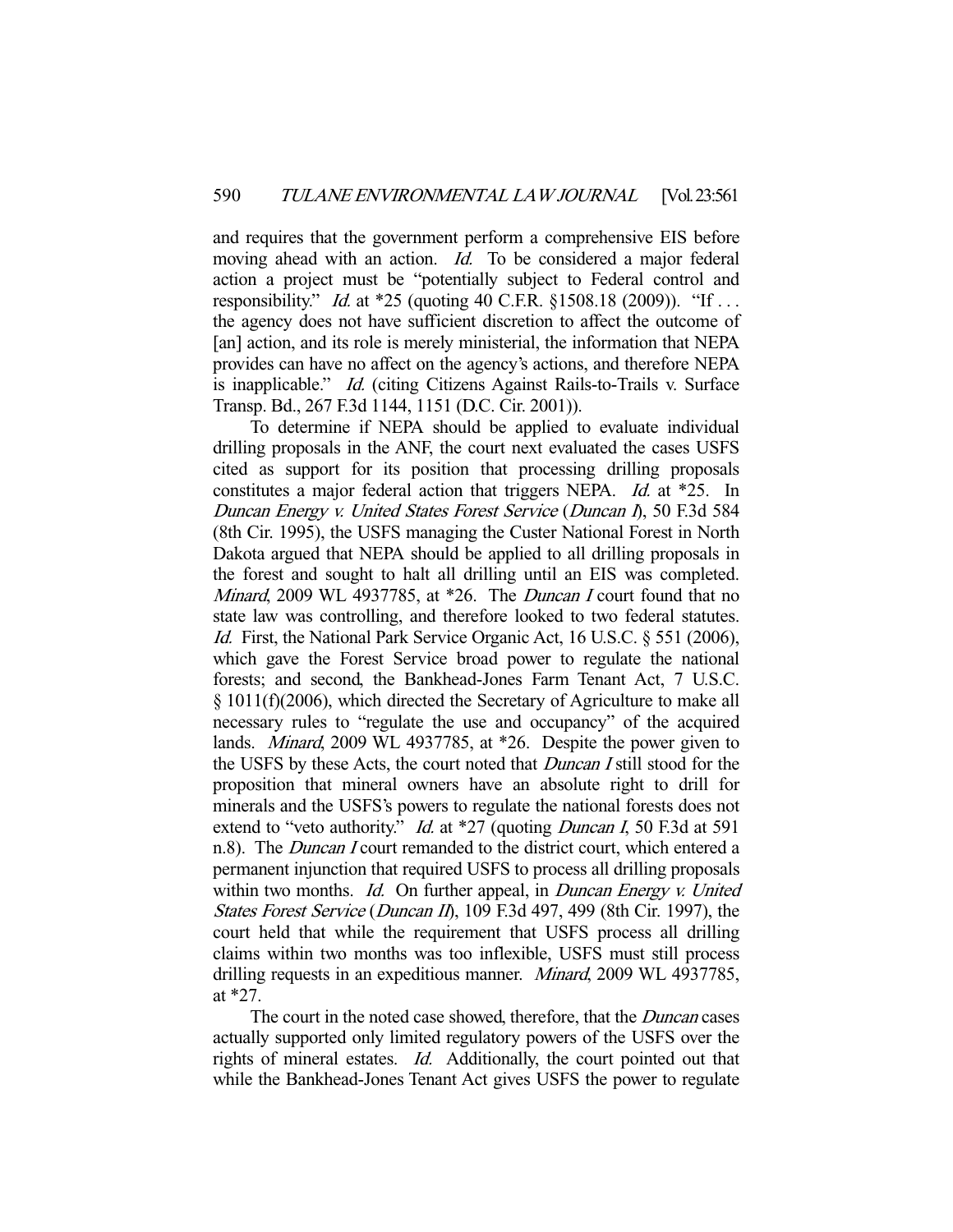occupancy of the Forest Service lands involved in the Duncan cases, the Weeks Act, which controls the land of the ANF, actually restricts the USFS's ability to regulate occupancy of the surface by the owners of mineral estates. *Id.* at \*28. Additionally, the National Park Service Organic Act "applies only to forests reserved from public land," not to land purchased directly from a private party like in the ANF. *Id.* at \*29 (emphasis omitted) (quoting United States. v. Srnsky, 271 F.3d 595, 600 (4th Cir. 2001)).

 After distinguishing all of the cases cited by USFS to support the agency's contention that NEPA should apply to the ANF drilling proposals, the court ruled that USFS possesses little regulatory authority to restrict proposed drilling projects. *Id.* at \*31. Therefore, USFS's processing of the drilling proposals for the ANF did not amount to a major federal action which requires a NEPA evaluation. Id. The court concluded that the settlement agreement entered into by USFS constituted a final agency action, which is invalid because it is not in accordance with established case law in Pennsylvania and the Weeks Act. Id. Additionally, the settlement agreement gave USFS regulatory powers beyond the scope of the agency's statutory authority. Id. at \*32.

 After reaching this conclusion, the court ruled that the plaintiffs had shown a reasonable likelihood of success on the merits of their claims, meaning the first prong of the four-part injunction test had been satisfied. Id. Next, the court found that the plaintiffs easily met the remaining requirements for issuing an injunction. *Id.* at \*32-34. First, the plaintiffs made a clear showing of irreparable harm as a result of the drilling ban that was put into place under the settlement agreement. *Id.* at \*33. Second, upon balancing the equities of an injunction, the court found that the harm to the plaintiffs as a result of the settlement agreement has been severe, while a return to the proposal evaluation system in place before the drilling ban would not threaten the health of the ANF, because USFS had been operating under the previous system of processing drilling requests for the last thirty years. Id. Finally, the court evaluated whether issuing an injunction that ended the ban on new drilling in the ANF would favor the public interest. *Id.* While acknowledging the unique recreational activities the ANF offers to the public, the court held that there is also a public interest in allowing the owners of mineral estates to access their property without unreasonable interference. Id. The court felt that both of these public interests were appropriately accommodated under the prior rules established in *United States v. Minard Run Oil Co.*, C.A. No. 80-129, 1980 U.S. Dist. Lexis 9570 (W.D. Pa. 1980), so the court issued a preliminary injunction ending the drilling ban and the plan